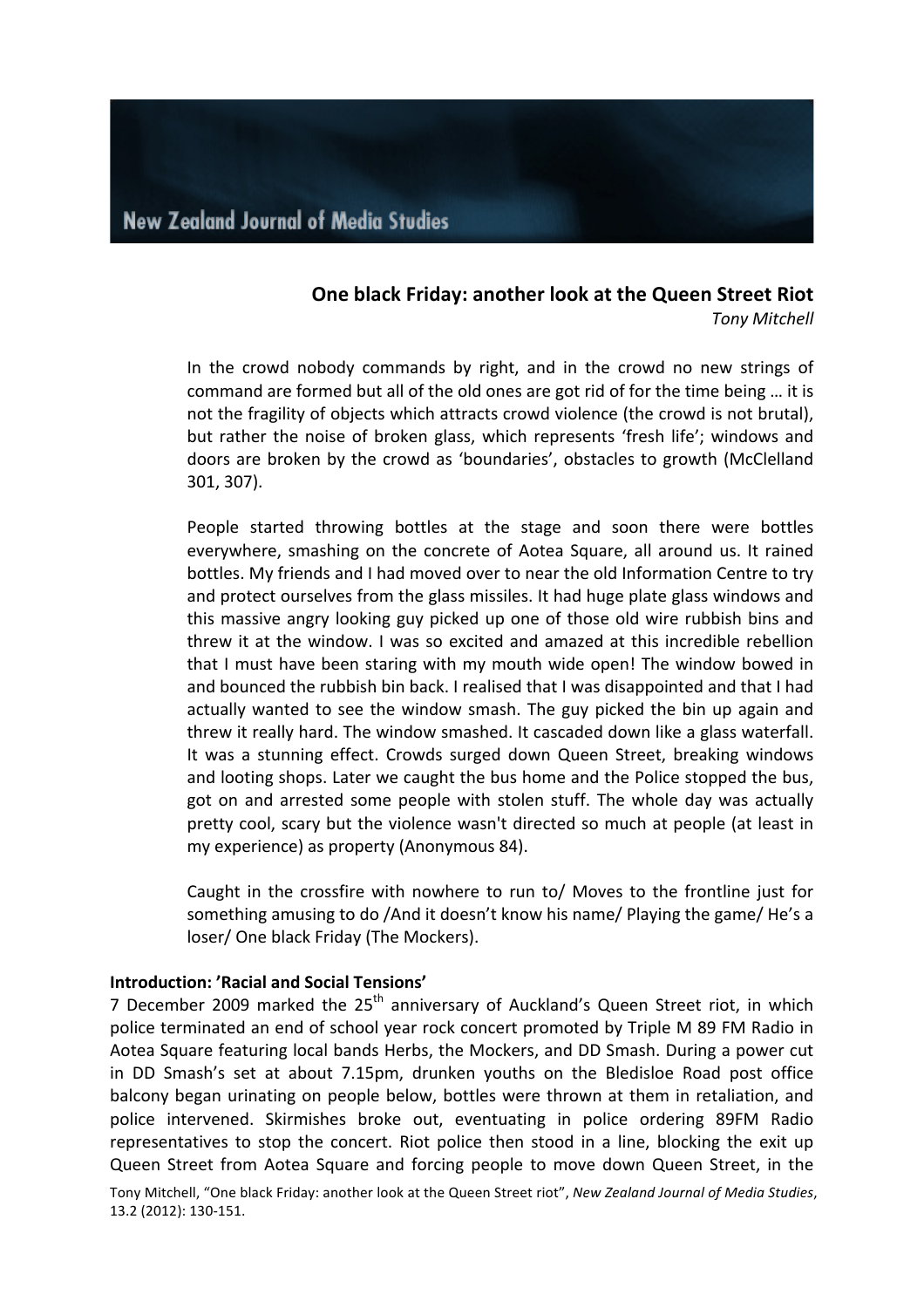process clashing with some members of the crowd, estimated at 10,000. A violent situation arose, which led to bottles being thrown at police, the smashing of shop windows and widespread looting of shops along Queen Street. By 8.30pm police reinforcements had arrived in support of the initial police contingent of thirty (ironically, Auckland Central Police Station is less than 100 metres away from Aotea Square on the corner of Vincent Street and Cook Street), but rioters continued to clash with police and over 120 arrests were made. Looting and arrests continued until 10.30pm.

This paper examines the riot, considered by Openshaw to be "the most serious [in NZ] since 1932" ("Saving the Windows", 45), as a media event in the light of interpretations offered by various commentators, journalistic, sociological and creative, and the report of the Mahon Committee of Inquiry into the riot which appeared in December 1984. The riot occurred at the end of the nine-year rule of the Muldoon National government, at a celebration of the end of school term concert in Aotea Square billed as "Thank God it's Over!" Damage was estimated at six million dollars (Dix 253). In a context of occasional violent encounters in and around Queen Street at the time between Polynesian gangs, street kids, boot boys, punks and police, during the latter days of the Auckland punk rock scene, the riots assumed an added subcultural significance. The riot is still embedded in popular memory, and linked to subcultural youth activities of the time, especially street kids, in ways which are worth re-examining. It was also memorialised in The Mockers' 1985 rock song "One Black Friday".

This article argues that the 'racial and social tensions' dismissed by the Mahon report into the riot commissioned in 1984 were in fact decisive factors in the riot, together with poor planning and an ongoing antagonism towards police which had built up over three decades, and found an explosive outlet in an alcohol-fuelled celebration of the end of the Muldoon government. It also draws on descriptions of the riot by music industry insiders and commentators whose understanding of the musical and subcultural aspects of the riot have not previously been drawn on in sociological studies (or were overlooked in the Mahon Report), and which offer insights into the causes of the riot and its role in the national imaginary and in mediated memory.

### **2009: Memorialising the Riot**

The 25<sup>th</sup> anniversary of the riot was commemorated in December 2009 in the NZ Herald and on Māori TV, where Māori warden Hine Grindlay, who received a Queen's Service Medal and an Auckland City Council Good Citizen award for her bravery in attempting to quell the riot, was again featured as a hero.<sup>1</sup> In an article about the riot originally published in *New* Zealand Sociology in 1997, then reprinted in Shuker, Openshaw and Soler's 1990 edited volume Youth, Media and Moral Panic in New Zealand, Roger Openshaw noted rather cynically that Ms Grindlay's bravery had been "given the 'High Noon' treatment by several newspapers" at the time ("'Saving the Windows'" 47). This continued in both the Māori TV and *NZ Herald* coverage 25 years later, with Ms Grindlay being billed as 'the hero', and described in a photo of her striding along Queen Street with a blond youth and two Māori men during the riot as "immortalised with a slightly perplexed but determined look on her face". She was also reported, but not quoted directly, as claiming rather controversially in retrospect that "The young people who hurled bottles and smashed every window in sight were mainly well dressed, from middle-class families". This would have made sense in terms of their willingness to confront the police, whereas those with prior experience of police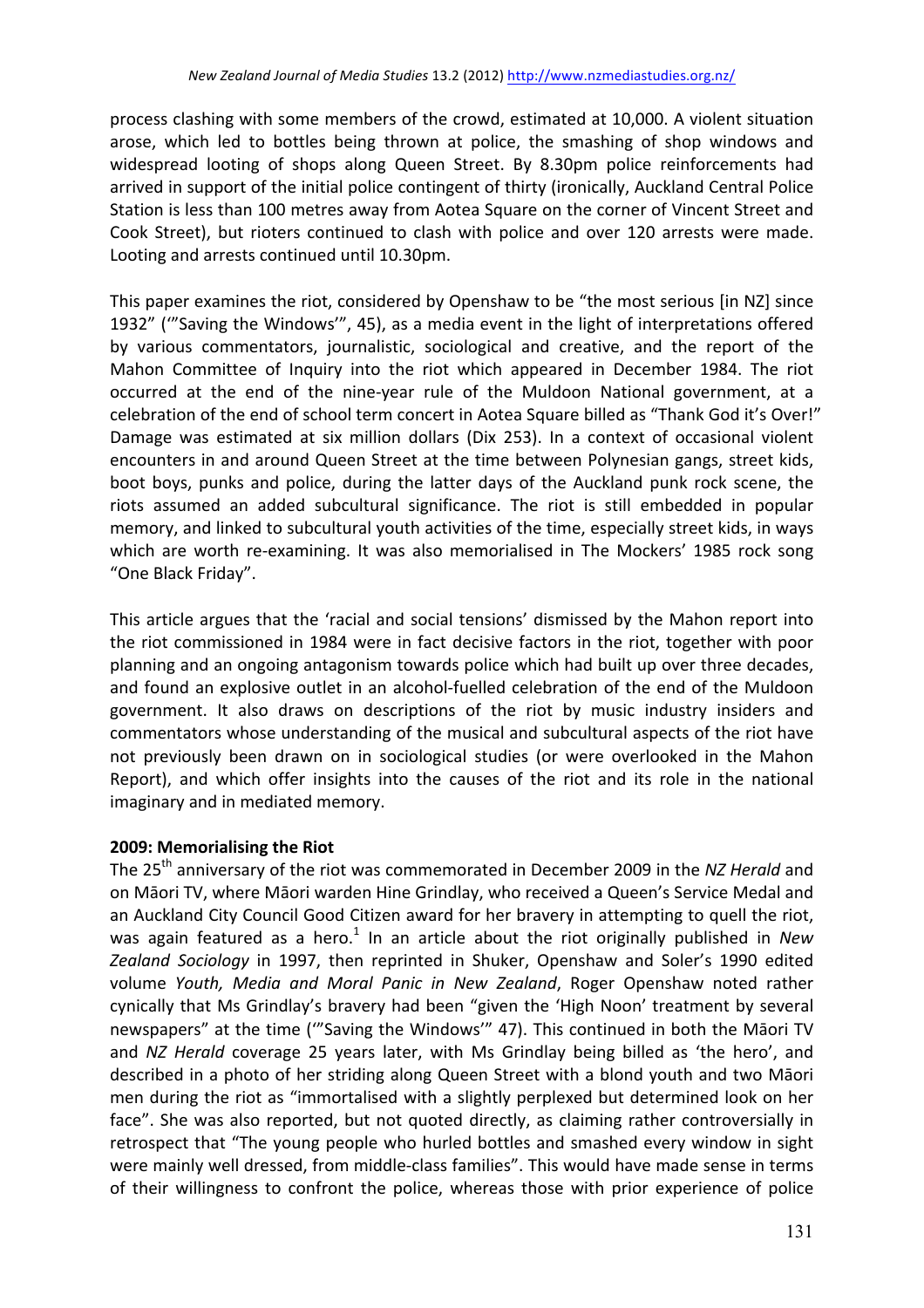treatment would have been less likely to risk confrontation. The effectiveness of Grindlay's role in the riot as a warden at the time led to an increase in the use of Māori wardens at such events as they represent not only an effective non-police means of disciplining crowds and subduing violence, but also an important Māori presence at such events which people are more likely to respect.

The 2009 *Herald* article cites the "new Labour Government's economic reforms, high unemployment and the Springbok tour clashes of 1981" as factors linked to the "racial and political tensions of the day", and then goes on to cite the Mahon report, which had been commissioned by Prime Minister David Lange and rushed out before the end of 1984. The report categorically ruled out "racial and social tensions", as a cause of the riot, blaming poor planning and "lawless elements'" instead. Openshaw is quoted in the 2009 *Herald* article stating "the riot was a spontaneous event provoked by the crowd dynamics as opposed to deep, underlying causes". Openshaw would thus appear to support the findings of the Mahon report. Openshaw places the riot within the perspective of his and Shuker's book *Youth, Media and Moral Panic in New Zealand*, which traces a history of 'larrikinism', youth subcultures and moral panics in the press since the 1880s, arguably diminishing its significance. But in that book, he argued:

As with the larrikins of the 1880s, the Auckland rioters in 1984 symbolised a period of ambiguity and strain in New Zealand society. From the mid-1970s inequality, unemployment, race relations and economic uncertainty have come to dominate life in New Zealand. ... The ideological foundations for the Queen Street riot were laid well prior to the event itself. During the early 1980s violent street crime, especially urban street crime, received considerable media attention, particularly in the Auckland press. As early as 1983 the *Auckland Star* reported that Aotea Square was often tense as "... street kids claimed their patch" (1990:52).

The Auckland Star was not one of the newspapers monitored in *Youth, Medias and Moral Panics*, and the issue of street kids is not discussed further in Shuker et al.

Grindlay has the last word in the 2009 *Herald* report, blaming alcohol, underage drinkers, and praising the subsequent banning of alcohol from public places and events and the instigation of police powers to search people for alcohol. The *Herald* also persists in referring to the riot in the plural, as it had done in 1984, as does Maori TV, despite the fact that, unlike the Cronulla riots in Sydney in 2006 (see Noble 2009), there was only ever one riot (*NZ Herald* Dec.5 2009 B 11). 

The Auckland monthly magazine *Metro* used a multiviewpoint technique in 2009, as it had done in 1985, quoting from a number of different protagonists in and commentators on the riot, producing a fragmented historic retrospective. Parties involved in the riot were again interviewed, including Grindlay, the then Auckland mayor Cath Tizard, senior police sergeant Rod Hodgkins, and Dilworth Karaka, the Māori founder member of Herbs, about their recollections, with spectacular rooftop photographs supplied by *Metro* staffer Bruce Jarvis providing a panopticon-like perspective on events. One photo clearly shows (through a cracked window) a small group of police facing a group of missile-throwing rioters, watched by bystanders outside the Odeon, St James and Regent cinema buildings, while another shows police chasing rioters down Queen Street. Others show rioters overturning a car (a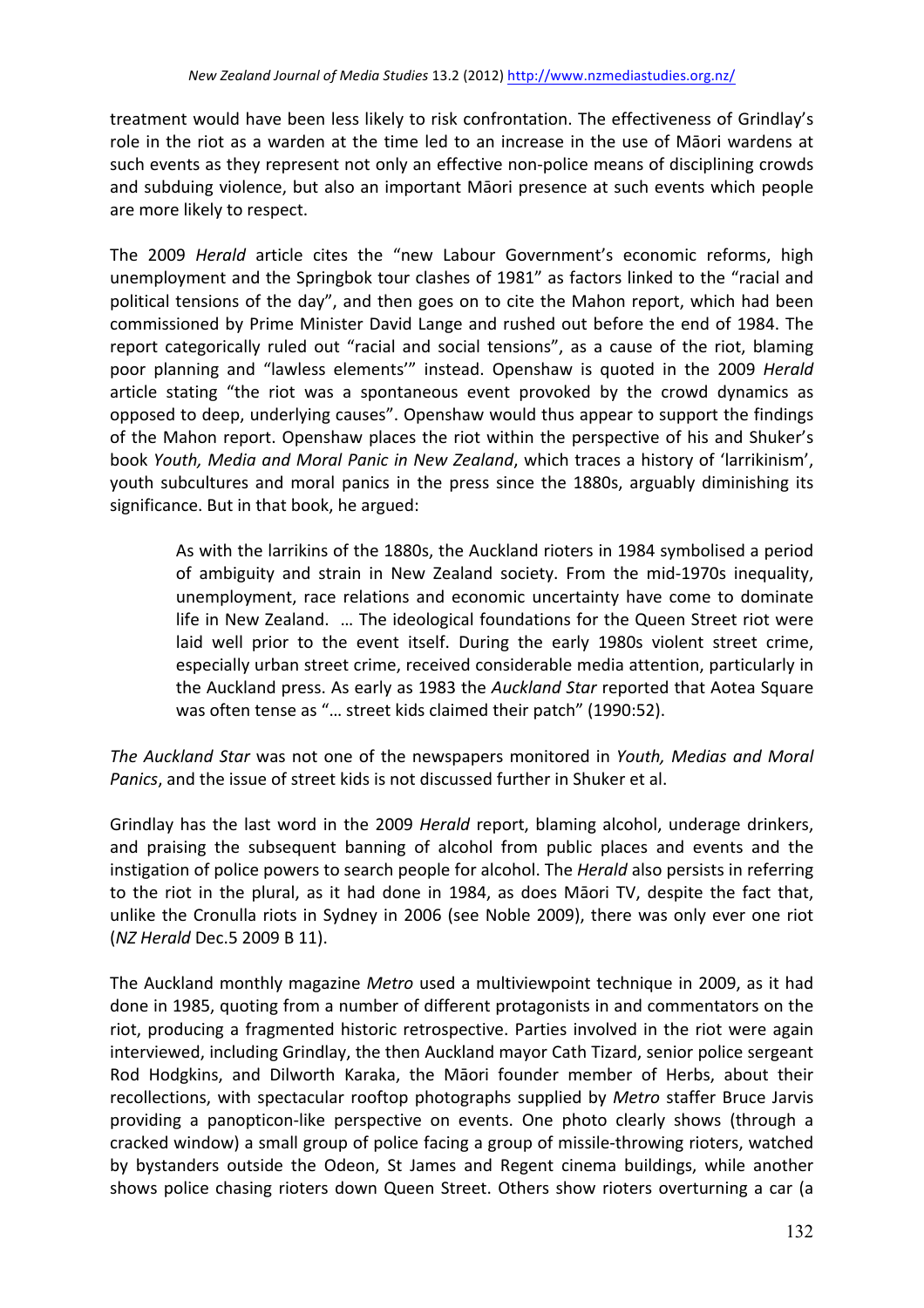photo which had appeared in a three-part sequence on the front page of  $9<sup>th</sup>$  December *Sunday* News under the banner headline (SHAME!)) and smashing the plate glass window of the Auckland Visitors' Bureau. The 2009 *Metro* coverage also referred to 'riots' in its index. and added little to the event in terms of historic perspective, with most parties simply reiterating their views. Some did this more forcefully, like Hodgkins, who attempted to justify the police action by emphasising the danger involved:

A sports shop on Queen Street got broken into and we were all worried about firearms coming out because the behaviour was absolutely riotous. ... The sheets of glass that were flying, if they hit you the wrong way they would have killed you (Metro 2009:82).

This example of panic-mongering ignores the fact, as Russell Brown noted at the time, that "guns in such stores are mechanically disarmed as a matter of course" (Brown 1984:4). Brown also notes that there had been a false rumour during the riot that a gunman was on the loose, and that the *Auckland Star* had emphasised this sports shop break-in at the time.

Former Auckland Mayor Dame Cath Tizard, who had allegedly described the riot to the NZ *Herald* most colourfully as "people dancing like dervishes in an Inferno" (10 Dec. 1984:1), now took the position that there were no political or social causes for the riot:

The whole of the upper town just erupted and there was no reason for it. Nothing was being protested against. It was just mob hysteria (Metro 2009:85).

This directly contradicts what she had been quoted as saying in the mid-1980s, where she saw the riot as a shock to New Zealand apathy and an explosion of social and racial problems:

> The Queen Street riots [sic] jolted New Zealanders into recognition of the harsh realities of social and racial problems. It saw the end of our self-deluding complacency that we're apart from the rest of the world (in Stratford 2002:40).

In *Metro* in 1985, she had waxed poetic in her interpretation of background causes:

For years now ... the potential for violence has been simmering under Auckland's sunny surface. Like a Rotorua mudpool, a plop or two comes to the surface intermittently, but unlike a geothermal eruption, there were no observable warning signs to this one. The juvenile gang/street-kid problem has been with us for some time now but it seemed to be quietening down (Metro 1985:66).

Tizard had blamed "the excitement of the streets" and changes in the reporting of crime as shown on television (presumably in a more sensationalised form), and the fact that ""drink and the misuse of alcohol are part of the traditional kiwi joker's way of life". She had also called for the council to be given "a second hand van to get the 'street kids' out of the city", an inhumane solution to the problem that would only ever have served as a temporary solution. She does not indicate where the street kids would have been taken.

Those who had had to deal directly with the crowd, like Hine Grindlay, tended to be more measured in their views: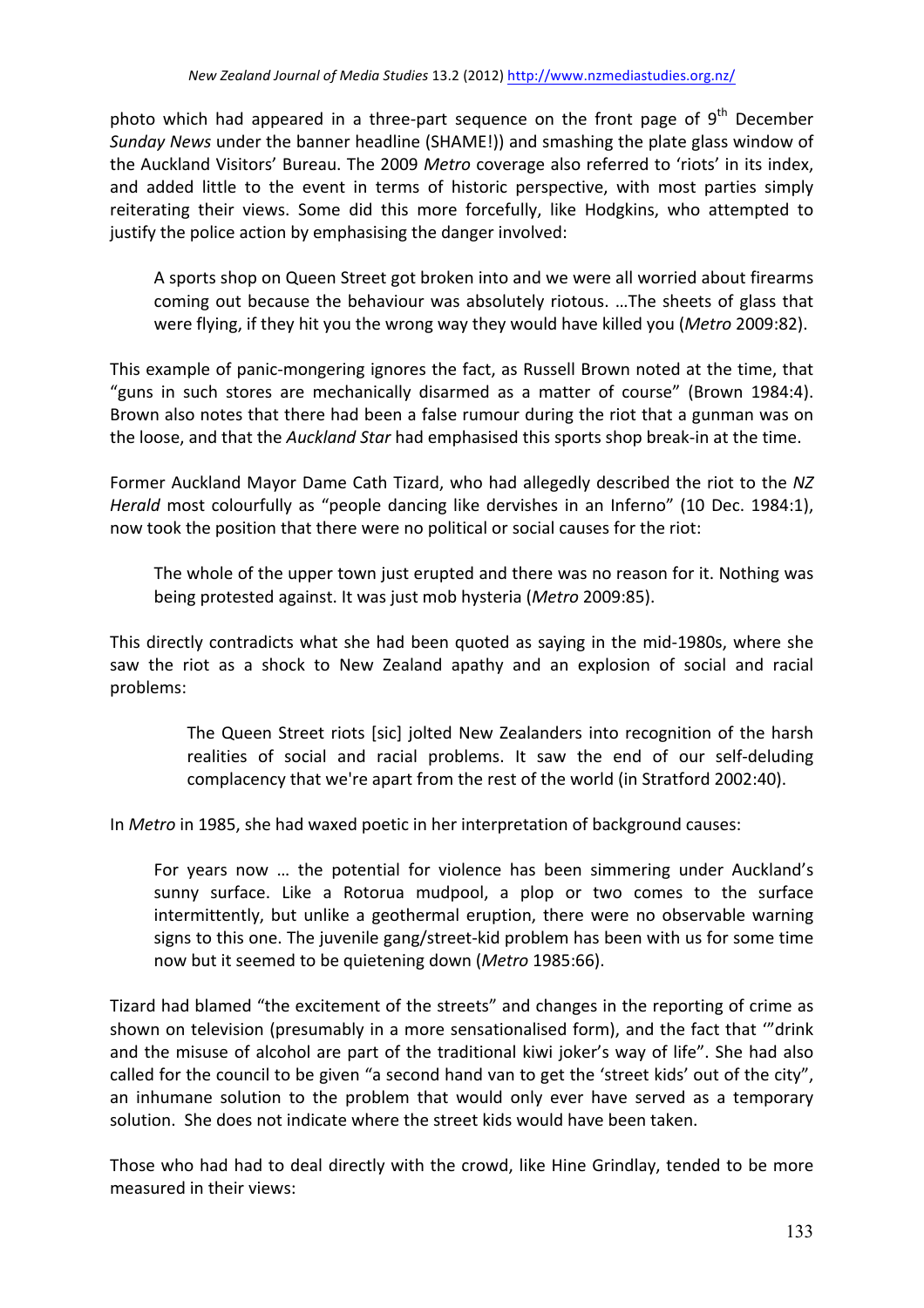We walked up to the rioters in front of the police and there were bottles and cans coming over our heads. But they never struck us; it was all fired at the police (*Metro*) 2009:86). 

Pat Jackson, an ambulance driver, stated:

We were respected and not threatened. We were tolerated; I guess that would be the word (Metro 2009:87).

Barrie Everard, the managing director of MMM89FM, one of the organisers of the concert, remained optimistic, despite having been told by police to stop the concert:

It was a great day, a celebration of the end of the school year. The crowd at Aotea Square were having a brilliant time. .... No doubt alcohol had some influence on what subsequently happened, but the riot was started by police ordering the concert to be stopped (Metro 2009:88).

A former St. Cuthbert's schoolgirl who was there with some school friends at the time expressed outrage at the looting: "It was Walker and Hall that really shocked us, seeing people just grabbing handfuls of jewellery (87)". Metro photographer Bruce Jarvis had the final word, as his rooftop photographs, which had not been published before, provided the main justification for the *Metro* story: 'I was up on the roof the whole time ... I knew I had something big' (89).

With the exception of the Māori TV news item, the 2009 media reports tended to play down racial, social and political tensions as a background to the riot, and some of the people quoted had clearly changed their minds about this in the intervening years. A deeper examination of the riot and its apparent causes would seem to be justified as a result.

### **The Mahon Report**

Headed by Auckland barrister Peter Mahon, QC, with Mrs Fanaura Kingston of Tokoroa, a former Cook Island parliamentarian, and John Rose, the principal of Penrose High School, the 39 page Mahon report on the Auckland riot was rushed together in less than two weeks, and based largely on written submissions. It identifies a group of "thirty to forty ... gang members situated close to the stage who were commencing to throw bottles and cans at 'the Mockers' band which was then playing" at around 6.45 pm. There is no mention in the report of Herbs' performance. The report states it is "obliged to assume" that the missile throwers were impatient to see DD Smash (1984:16). If gang members, they could however just as easily have been reacting against The Mockers' lead singer Andrew Fagan's flamboyant and effeminate appearance. The report notes that missile throwing appeared to subside when an unnamed comedian announced that if it continued, DD Smash would not play (1984: 17). Herbs had begun playing at 4pm, followed by the Mockers at 5.45, with DD Smash beginning at 7.30, when there was a power failure halfway through their first song (2003:252). This hiatus lasted for about twenty minutes, during which time the crowd became "restless and abusive" (1984:18). The warning and the power cut created a frame of mind which placed DD Smash's performance in doubt, adding to the volatility of the crowd. According to the report, the urinating and missile throwing incident between the verandah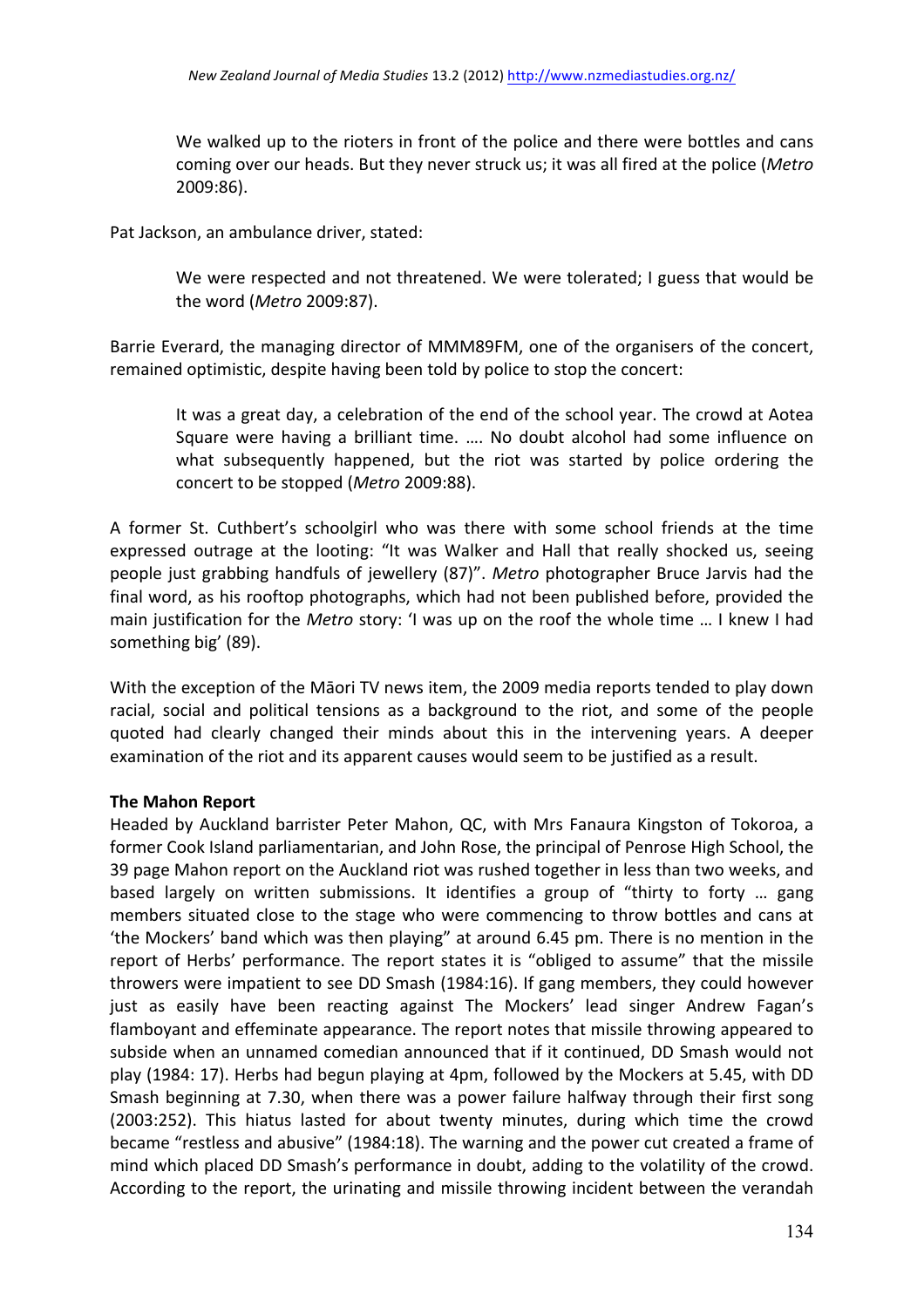roof of the Bledisloe Building and the people below took place at about 7.30, when police were given instructions to clear the roof, and began attempting to arrest bottle-throwers. It goes on to state that "[a]t about 8.10 pm the 'DD Smash' band was ordered by police to stop playing" (19), and as a result "some hundreds of young people" who were angered by the band being stopped lent support to the bottle throwers heading along Queen Street. By about 9pm looting had commenced. The report states rather conclusively: "If the band had not stopped, the whole crowd would have continued to have listened to the band [sic], and it is probable that the riot would not have developed in the way that it did" (31). It recommends that in future community policing and liquor free restrictions ensure that "adolescents over-stimulated by music and alcohol do not copy the actions of the fringe criminal elements who are sure to be in attendance" (34), an indirect apportioning of blame on "fringe criminal elements" which contradicts Hine Grindlay's account of the bottlethrowers. 

The circumstances under which the report was put together and the time constraints, with the impending Christmas holiday closing parliament, meant that it was severely restricted in its scope. Although music writers such as Russell Brown, who was present at the riot, submitted an insightful report (referred to below), there is no evidence that it was heeded, or that the accounts of any young people present at the riot were taken into account. The Mahon report focused mainly on establishing a clear sequence of events, and emphasised the fact that it was not adequately planned, mostly blaming the ready availability of alcohol, and the police's over-reaction for the riot. Alcohol was subsequently prohibited at the Aotea Square New Year's Eve celebrations in 1984/85.

### **Musical background to the riot**

Among a number of other factors, the Mahon report demonstrates little understanding of the musical aspects of the event. As Bruce Jesson pointed out in the *Metro* multiviewpoint piece in February 1985, the weekend before the 'Thank God It's Over!' event, riot police had been used to subdue crowds outside the Deep Purple Concert at Western Springs (1985:68). This concert was also mentioned in the Mahon Report, as it involved "a very serious confrontation between patrons and the police" (1984: 10) who numbered 155. As reported in the *Auckland Star* and cited by Openshaw, the Deep Purple event had involved 2,000 people, with 30 police injured and 78 arrests (Auckland Star 1 Dec.84, A4), and was presented uncritically as "unprovoked mob violence against police and property" (Openshaw 1990:53). But the main difference between the Deep Purple concert and 'Thank God It's Over!' is that the crowd conflicts with police took place outside the entrance to the concert, and involved people trying to break into the concert without paying.

The Mahon Report took pains to distance 'Thank God It's Over' from this and other similar events involving rock music:

It should be emphasised that these three bands were "pop" bands and not "rock" bands so that the specific section of the younger community which would be young people of school age and school leavers and the like ... this was essentially a family concert and ... the difficulty of possible involvement of 'street kids' was one which seemed easy to surmount (1984:7).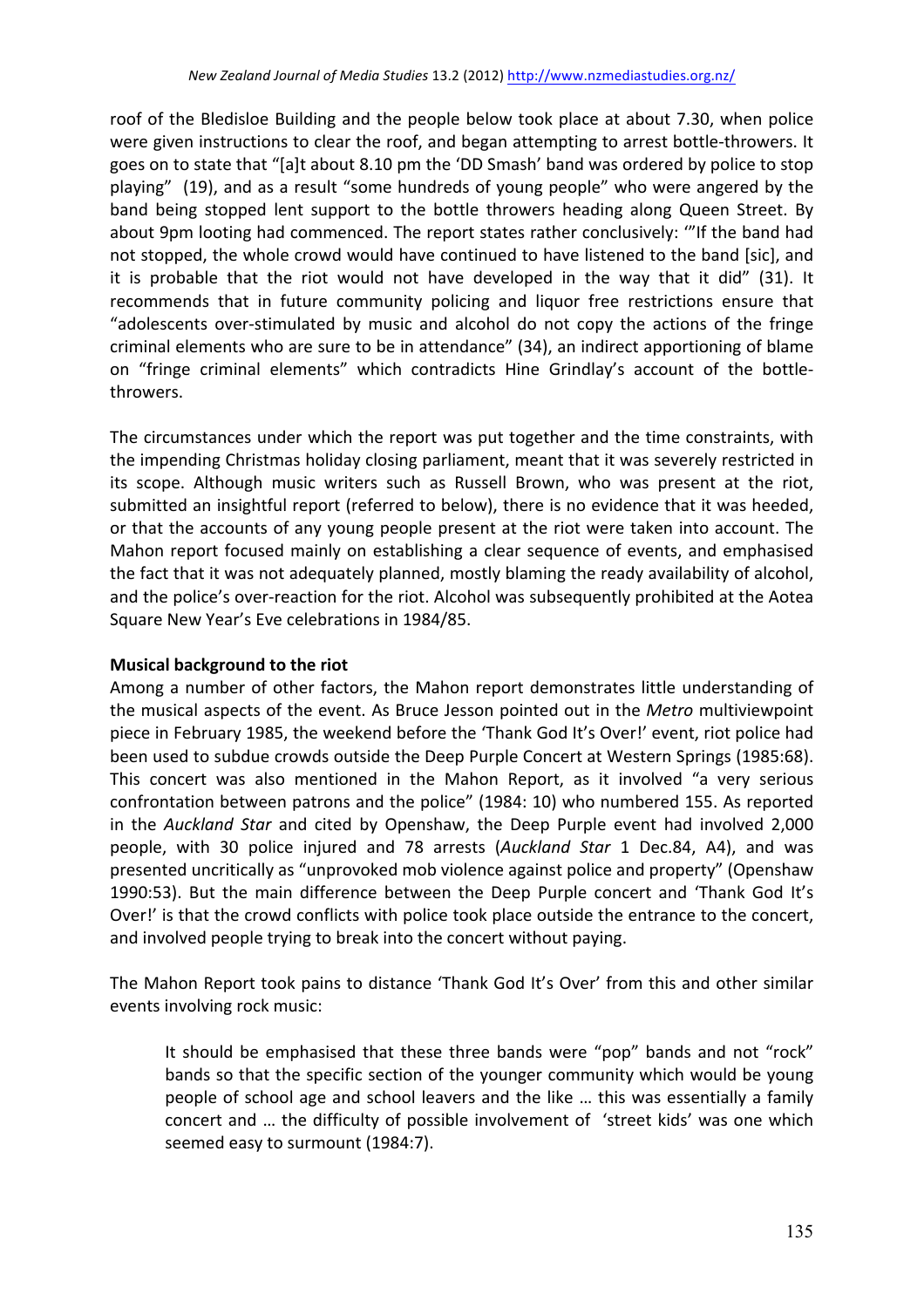Leaving aside the "scare quotes" around the names of the bands and the type of music used in the Mahon report, the fact that Herbs are obviously a Polynesian reggae band, and that neither the Mockers nor DD Smash could easily be classified as 'pop', this begs the question as to whether the Auckland city council or the police had any real understanding of the nature of the event.

The presence of Herbs at the concert provided a direct link to the 1981 Springbok tour, through their mini-album *What's Be Happen*, which had been released in July '81 during the tour, with a cover featuring an aerial photo of police evicting protesters occupying Bastion Point in 1978. It also featured the song 'Whistling in the Dark', which dealt with harassment of Polynesians on the street by police. Herbs are a mixed race group of Māori and Pacific Islander musicians, and according to Dix, were at their peak at the time of 'Thank God It's Over!':

Herbs really hit its stride in 1984. Gigging exhaustively, their audience grew by the month. At year's end came the debut album, *Long Ago*, evidence of the group's success in assimilating a genuine Polynesian sound within the reggae/rock framework … *Long Ago* was as Polynesian a record as any to have emerged in the 1980s … Herbs had achieved their ultimate aim of producing an indigenous popular music, and the band's successful stage presentation kept them ahead of the competition (Dix 2003:262). 

Herbs had also played a number of school lunchtime concerts, so were well accustomed to playing to school age audiences. In the words of *NZ Herald* music writer Graeme Reid:

Herbs were more than a band, they were a flashpoint. The kids in the hall liked them, those in the staffroom often much less certain what to think. Herbs were special. They were in the vanguard of Pacific reggae, their multi-racial make-up meant they brought various PI sounds to bear, and they were urban Polynesian (Reid 2002).

The band's Tongan-born manager in the early 1980s was the co-founder of the militant Polynesian Panthers. They were also closely associated with the notorious Gluepot pub in Ponsonby, a hangout for the King Cobra gang. Consequently they would have attracted a significant Māori and Polynesian audience, as well as Polynesian gang members and a notable number of schoolkids.

The Mockers, who played after Herbs, had formed in Wellington in 1980, when they released their first single 'Murder in Manners Street', based on the unprovoked stabbing in broad daylight with a kitchen knife of a 20 year old accountancy student by an unemployed chef and paranoid schizophrenic at Perretts corner on the corner of Willis and Manners St in April 1980. Andrew Fagan, the group's flamboyant front man, was prone to wearing makeup and outlandishly effeminate clothes in glam rock fashion, and took pride in presenting an outrageous image. Their 1984 album *Swear It's True* had gone platinum in NZ (15,000 units), and they had made a big impact at that year's Sweetwaters festival, where according to Dix, "Few New Zealand performers have got away with looking so outrageous. ... Because they looked like pop stars, the Mockers were halfway there" (2003:248). Their 1985 single 'One Black Friday' was inspired by the Auckland riot, and its success took the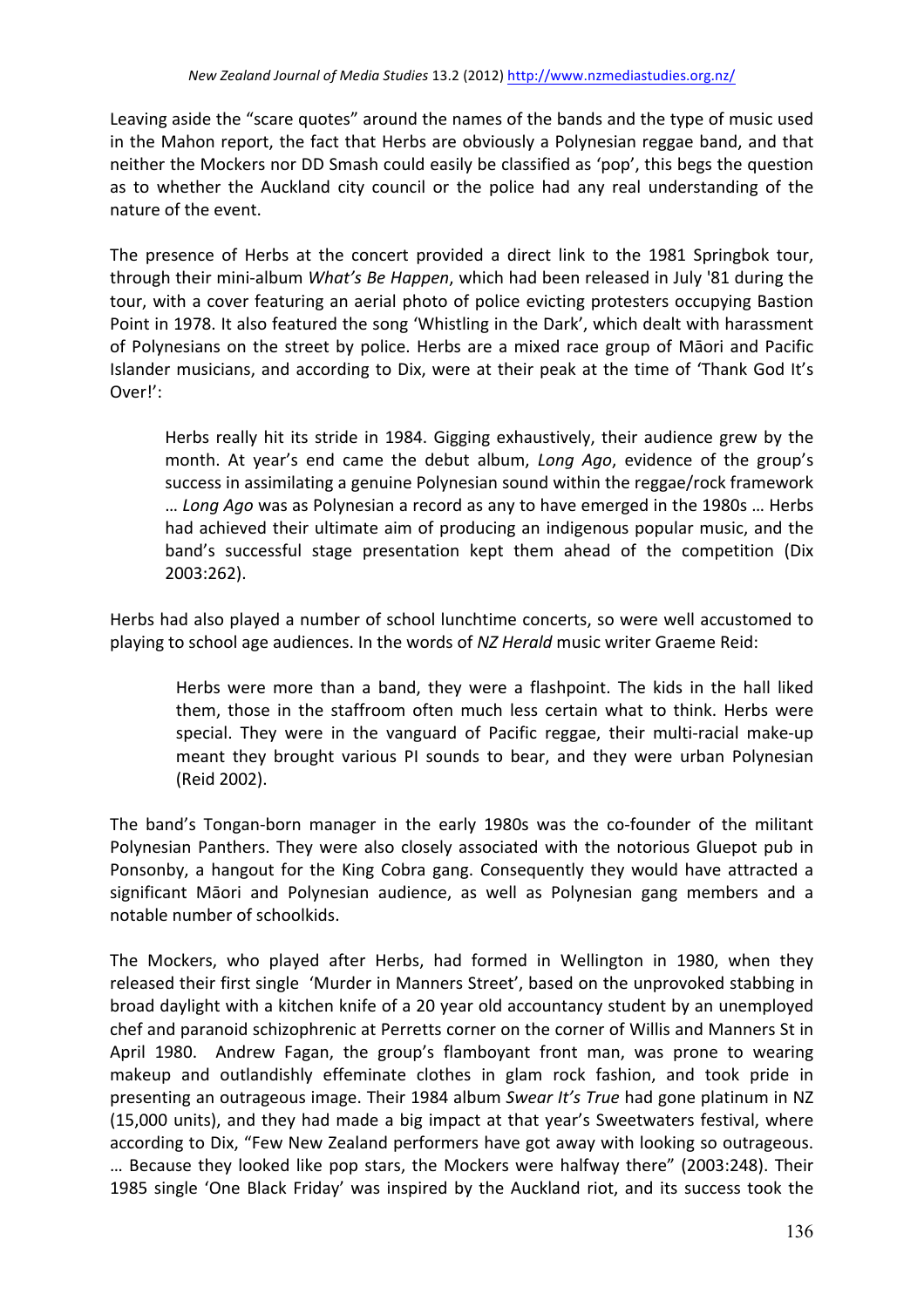band to Australia. Dix blames the group's decline in popularity after 1985 on "the fickle nature of school age fans" (248), which suggests that these fans turned away from the band after the riot and their move to Australia. It is also clear that they would have not had much appeal to fans of Herbs.

DD Smash were fronted by Dave Dobbyn, forming in 1981 after his former band Th'Dudes had disbanded, and releasing their debut album, the hard rock *Cool Bananas* in 1983, which went straight into the NZ charts at no. 1. The band moved to Sydney, where they released The Optimist in 1984, described by Dix as a mixture of "funk, reggae, soul and supper-club jazz" and "the slickest album a New Zealand band has ever produced" (2003:252). The band, which continued to make trips back to NZ, was flown over from Sydney especially for 'Thank God It's Over', where they were unmistakably the headliners, and used the event to promote their most recent album.

After the Mahon report appeared, criticising police tactics, and recommending better police training, the Auckland police, clearly frustrated by its findings, attempted to charge Dave Dobbyn, the lead singer of DD Smash, with "inciting a riot". This charge was later reduced to "behaving in a manner to cause violence against persons or property and using insulting language" (Dix 2003:253). This was based on comments he made to the crowd, which were captured on a tape recording deemed inadmissible at the court hearing: "I wish those riot squad guys would stop wanking and put their little batons away". The prosecution tried to claim that Dobbyn had actually said "I wish the riot police would leave us alone and fuck off" (Dix 2003:253). Dobbyn was eventually cleared of both charges in 1985, leaving the police empty-handed. Ironically, as Karaka points out (*Metro* 2009:84), Dobbyn was charged on the same day that he and the members of Herbs flew to Wellington to record the collaboration song 'A Slice of Heaven', which went on to spent four weeks at number one in Australia in 1986, sold more than 130,000 copies and became a huge patriotic anthem for the NZ Tourist Board. 

The oppositional stances of the bands playing at the event was something that police and council members seemed unaware of, and MMM Radio had 'sold' the event as a family pop concert in an attempt to stage a celebration of three New Zealand bands who were at the top of their game and who attracted an audience of not only school kids, but street kids, gang members, Māori and Pacific Islanders, punks, and other youth subcultures, none of whom had much tolerance for the police.

### **Police vs Punters**

The Auckland police had a long history of aggression towards rock music fans since their attacks on punk rock venues in the late 1970s. One of these, which involved riot police, was commemorated in the song 'Riot Squad' by the ska group the Newmatics, released in 1981, which referred to an Auckland Task Force raid on one of the major Auckland punk venues, XS in Airedale Street (Dix 2005:229). It also became something of an anthem for the 1981 anti-Springbok tour riots. As John Dix wrote in his history of New Zealand rock music, Stranded in *Paradise*, police had been in open conflict with youth subcultures and rock music fans in Auckland since the late 1970s:

In December 1984 the Auckland Task Force was notorious among local rock fans. They'd been methodically harassing punters since the late 1970s. Any pink-haired punk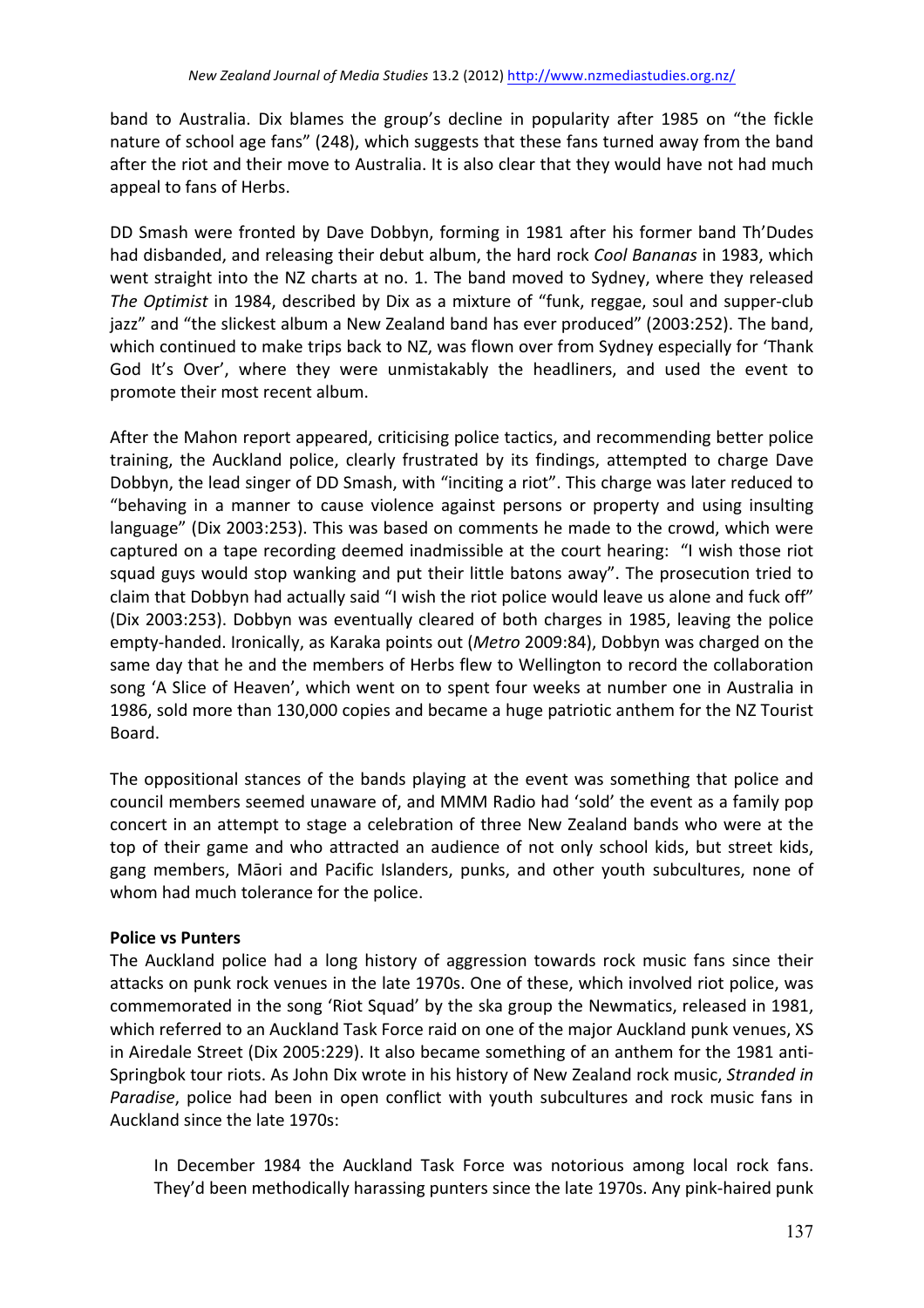would sooner walk into a roomful of bikies than be questioned by those boys in blue. Many a peaceful night had been disrupted by the arrival of the task force, stalking the room with menace, pulling out patrons to demand identification ... Something snapped that evening, shocking the police, public and media, but definitely not the rioters themselves. Gang members, street kids and rock punters alike joined forces in an anguished cry of 'Enough'!' (Dix 2005:253)

Political commentator Bruce Jesson went further in his criticism of the police and advocated for Māori wardens at such events:

The riot was in a sense the most dramatic manifestation of the process of social disintegration that has been occurring over the last decade or so. Unemployment, economic insecurity ... the laws against marijuana ... Maybe the police are the wrong age, the wrong sex and often the wrong race for day-to-day work with young people. A different concept is needed, more along the lines of the Māori wardens or the volunteer schemes operating around Ponsonby ('After Aotea' Metro 4 Feb.1985: 68).

Given the pro-active role Hine Grindlay took in the riots, it is difficult to disagree with this, and Openshaw unwittingly supports this argument by stating that "some Māori had been involved in attempting to stop the violence, either as wardens or, more forcefully, as police" (2000:48). 

### **'You gave us riot police – we give you a riot' : wild boys breaking glass**

The sponsor of 'Thank God It's Over', Amco jeans, had written to the principals of sixty-five secondary schools in Auckland to advise them of the concert. The only member of this target audience for the event to have reported publically about the riot, a sixteen year old Howick school girl, Julie Roberts, led off The *Metro* report in February 1985 with an evocative report, entitled 'Wild Boys':

The band is really hot. A fast up-tempo beat. The rhythm is good and DD Smash is in full swing. I feel warm and receptive. The smell of stale beer, sweat and marijuana dull my senses. I'm captivated by the moody vibes around me. Suddenly I'm shoved forward and crushed against the kids in front, Squashed, as people behind fall back on me ... Eight policemen in full riot gear, batons extended, are approaching the crowd (*Metro* Feb.85 'After Aotea' 65).

Roberts' title comes from the eponymous track by 1980s British group Duran Duran, which had been playing on a ghetto blaster as the police charged the crowd. It suggests that both street kids and riot police are involved in conflict right from the beginning of DD Smash's set, and she observes: "All around me people are picking up cans and bottles and hurling them at the police who are standing in a line, about 100m in front of us". All of the violent confrontations she details in her report involve Māori and police, and it is "primarily Māori and Polynesians" who charge the line of police. At the same time, "a lot of people are actually enjoying themselves ... Not only are they taking part, but they laugh and shout as they march down the street chanting". She also describes meeting two members of the ACP (Auckland City Punks), Idle and Slug, who are unimpressed by the behaviour of "the filth". Later, surveying the destruction of shop window displays along Queen Street, she notes: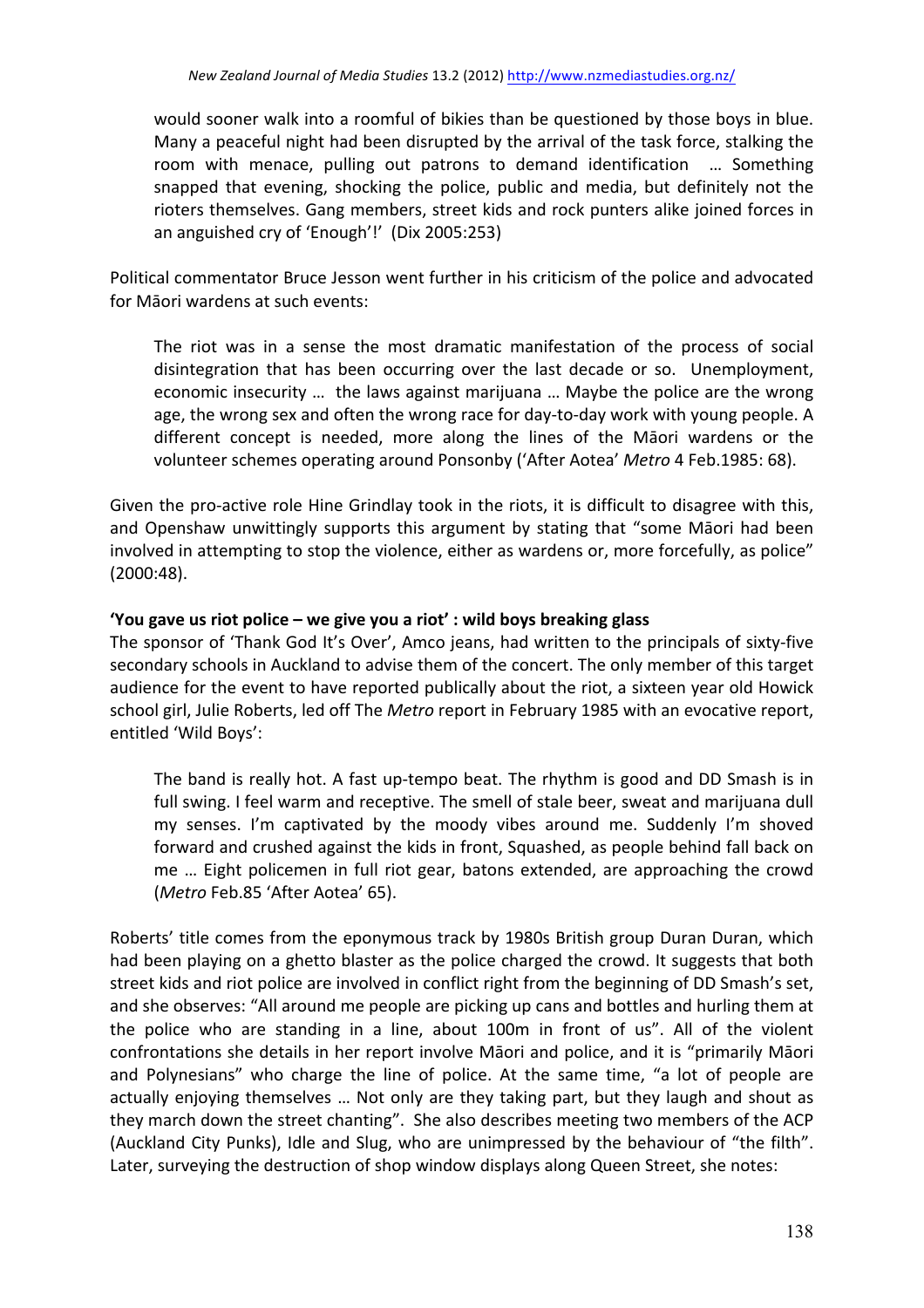The kids around me generally agree that "it's the pigs' fault" but I'm not so sure. I approach a bunch of street kids and ask them if they know how it all started. They do. They started it (65).

Finally, amidst the "crockery, glass, coat hangers, plastic bags, ring cases and watch stands, all empty" she notices the display of the new DD Smash album *The Optimist* untouched in the window of 256 Records on Queen Street. This detail was also mentioned in other recollections. In the 2009 Metro report, Mike Chunn, general manager at the time of Mushroom Records NZ, who had released the album, notes:

There was a big window display for DD Smash in Record Warehouse and that window wasn't smashed. We did think, "Oh, they're showing respect to Dave by not smashing his window" (Metro December 2009).<sup>2</sup>

In an interview in *NZ Musician* in 2007, Chunn claimed that "one of the main men at MMM 89FM at the time said 'We're putting on a show in the Aotea Square area to promote the station. We're hoping it'll be a riot'". He also commented:

I knew something was up when I saw a queue of about 20 guys aged between 18 and 20 waiting to buy beer from the Civic Tavern. Each of them walked out with around 24 bottles of Steinlager. This was about 2pm. And the three Mongrel Mob lads all standing at a rubbish tin pissing into it looked rather menacing. That was about 2.30pm. ... The first true 'distraction' that led to people ignoring the stage during the DD Smash set was two guys pissing onto the crowd from the top of a building. That (along with spasmodic fights) led to the arrival of the riot squad and a rain of green beer bottles sailed out and smashed all around them. They attacked. Yes, Dave [Dobbyn] dropped his guitar to the stage and it went 'Claaanggg!!!' but why would he bother continuing? No one was taking any notice. Whether he had stayed there or not it wouldn't have mattered - all hell broke loose (Chunn in Reekie 2007).

These observations, from someone with a vested interest in DD Smash's performance, suggest that disturbances leading up to the riot were already well under way by the time DD Smash started playing, and the crowd's attention was not on the band's performance. This contradicts the Mahon report's claim, supported by photographic evidence, that "up until the time when the 'DD Smash' band was stopped at  $8.10$  pm,  $95\%$  of the crowd, possibly a slightly higher percentage, were concentrating on the band" (1984:24). Russell Brown, in another first-hand account of the riot published in the music monthly *Rip It Up*, identifies the moment the music stopped as the beginning of the riot: "it wasn't until the music stopped that I turned around and saw the police in riot gear just behind us. Everyone's attention turned away from the stage and that's where the trouble really started" (Brown 1984:4). He argues:

While alcohol was undoubtedly a major factor in what happened, this wasn't the drunken, surly violence that sometimes crops up at such events. Violence was directed only at riot police and nearby buildings and the mood among onlookers from the square side seemed more one of bemusement and interest than fear. I walked up among those doing the damage and the mood seemed to be one of "you gave us riot police –we give you a riot" (1984:4).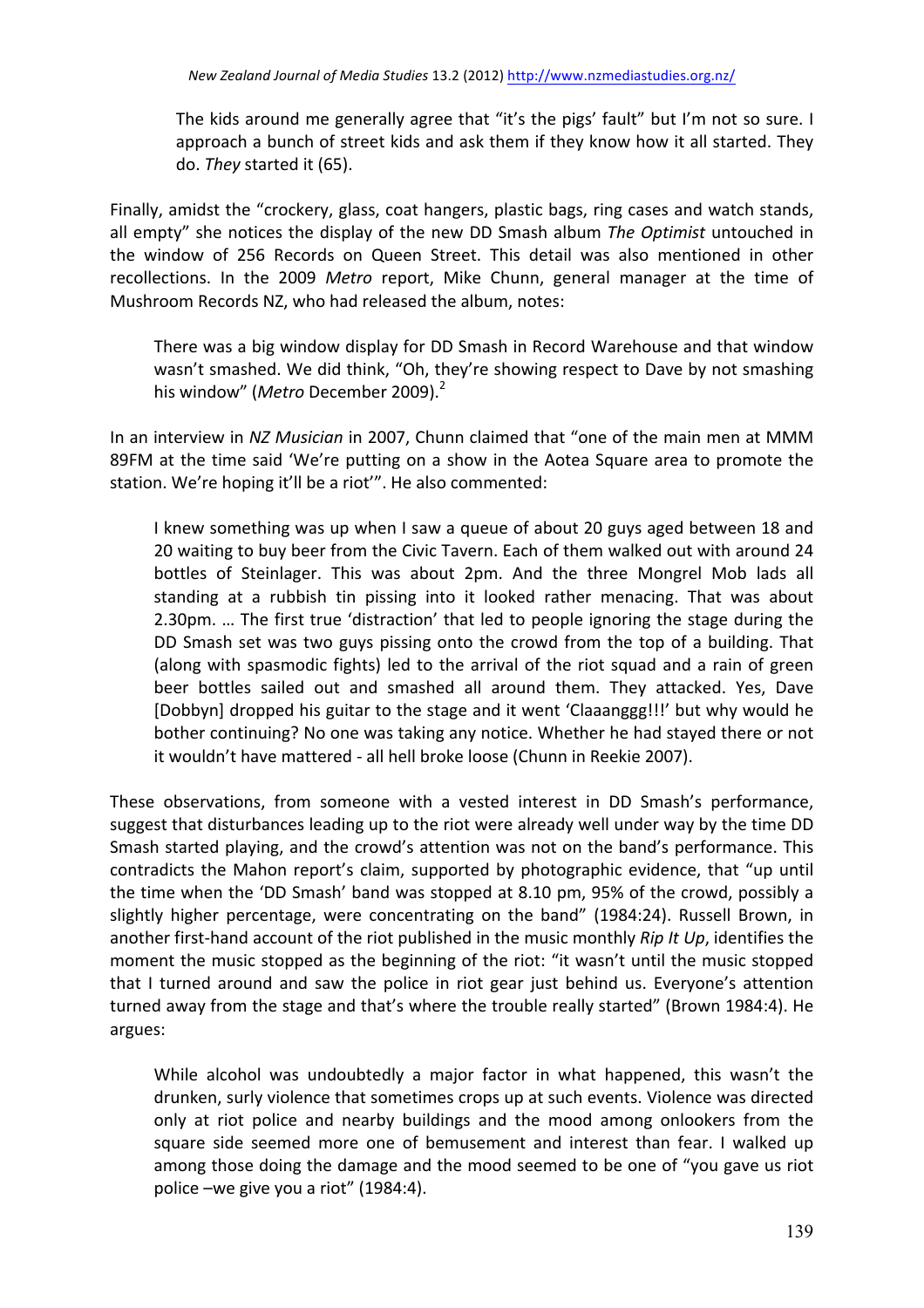Brown found "a weird sense of purpose among the cross-section of young people doing the damage", and he uses a description of "sportily clad young men" throwing missiles at the Information Centre to prove that "the rioters weren't all gang members and street kids". He also acknowledges that the riot took on a "sad, senseless" dimension when youth smashed up a lunch bar, and concludes: "The actions of the rioters were unquestionably selfish  $-$  but then the last half dozen years have been increasingly selfish times" (1984:4). This chimes with McCelland's view, paraphrasing Canetti, that the momentum of riots are spurred on by the "noise of broken glass, which represents 'fresh life'; windows and doors are broken by the crowd as 'boundaries', obstacles to growth" (1989:207).

#### **Sociological views**

A number of sociologists commented on the riots in retrospect. In their 1993 book Violence *in* New Zealand, psychologists Jane and James Ritchie describe the riot rather hyperbolically as "reminiscent of European football stadiums, or the streets of Belfast", and as

a cultural phenomenon designed by the elements of a New Zealand pattern of violence ...The police were not blameless, but it was not gangs, unemployment or communist subversion that instigated that Queen Street riot. It was the bad behaviour of drunken larrikins that acted as a catalyst for too many people crowded into an inappropriate setting for a Friday night on the town (1993:58).

While "communist subversion" had never been suggested by anyone as a cause for the violence, the language used here contains both exaggeration and bias. The Ritchies devise a 'formula' for these "elements of violence" as consisting of release from school, high alcohol consumption, "a euphoric crowd with a few alpha males acting like alpha-prime apes" (hardly an objective or helpful comparison), a 'knee-jerk' response by police, blocking control mechanisms (ie. stopping the concert), ineffective attempts at crowd dispersal, and finally, 'a festival', apparently assuming that festivals are inherently endemic to violence, even though this was not a festival but a one-off concert. This is anything but a constructive or helpful account of events. They go on to cite "[t]he pattern of anti-authority, anarchist, and pro-violence themes prominent in youth culture, and especially in the lyrics of some 'heavy metal' rock groups" as "part of this scene" (1993:59), further alienating themselves from any understanding of the youth culture of the time. Their use of inverted commas (or 'scare quotes') for anything to do with rock or pop music reproduces the approach of the Mahon report, while their views largely reproduce its findings. Their use of the term 'larrikins' is an archaic malapropism, even if the inappropriateness of the setting for an alcohol-fuelled event is undeniable, and the Ritchie's attempt at an analysis of the event merely expresses an uncomprehending bias against youth.

The most extensive commentary on the riot came from Roger Openshaw, although he leaves a number of unanswered questions. In his analysis of the moral panic generated by what he claims "should not be lightly dismissed as a non-event", and what he describes in NZ *Sociology* 1987:138), but not in Shuker et al (1990:45) as "by world standards, a rather small riot", divides the media and politicians' responses rather simplistically into 'conservative' and 'liberal'. This leaves no space for a number of more radical interpretations, or observations by music industry insiders and observers, for whom the riot came as little surprise. The 'liberal' views he canvasses are largely confined to the *NZ Listener* and *Metro*.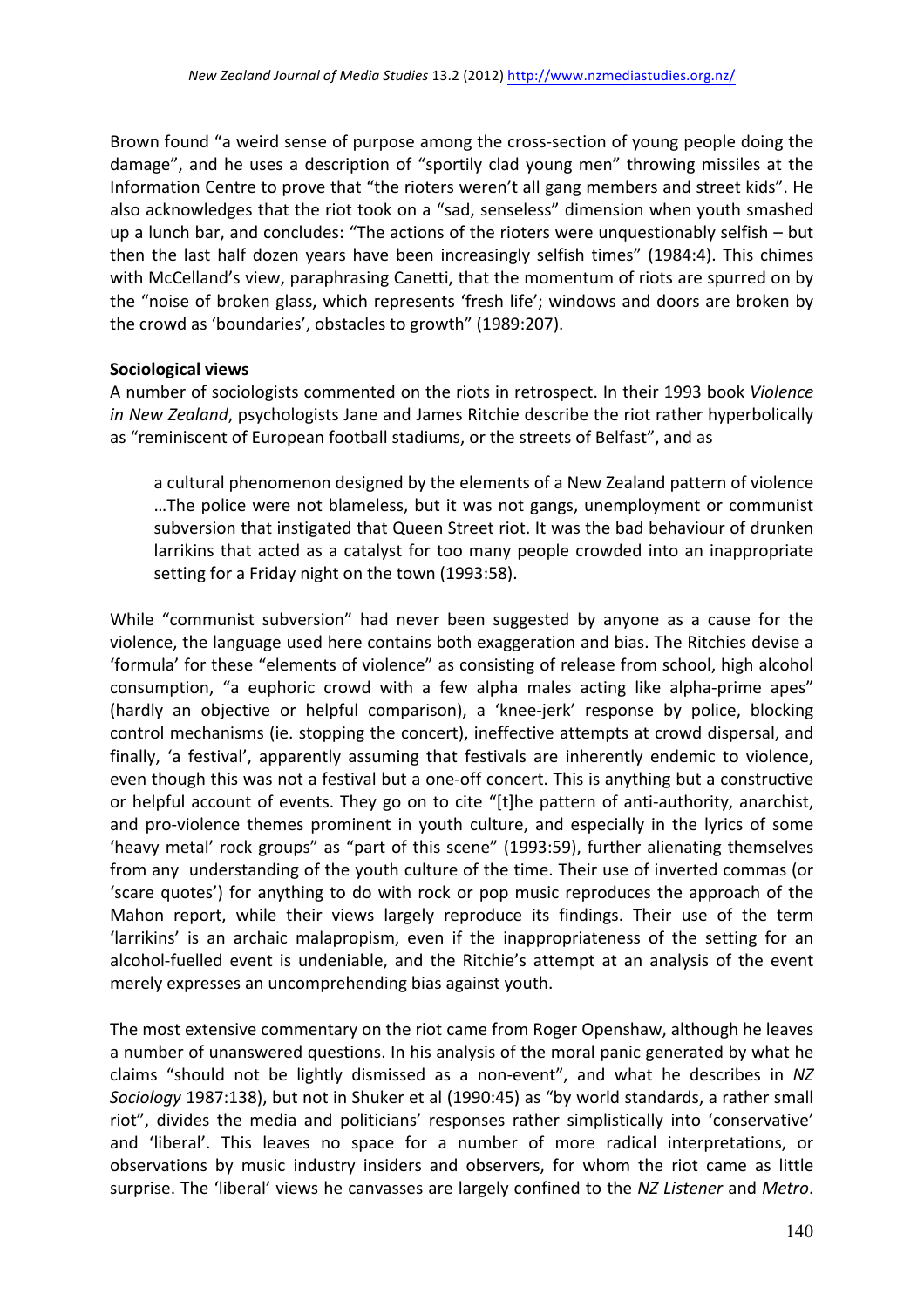He claims the conservative response, "which became the dominant view, saw the riot as a break down in law and order" (1998:48), while liberal views, "which were to remain minority opinion":

shared an opinion that New Zealand society had somehow deteriorated within the last decade, with social harmony being replaced by social discord. The catalysts which had finally brought on the Queen Street riot were identified, variously, as being the 1981 Springbok tour, the introduction of centralised policing, and the alienation of youth, particularly Māori and Pacific Island youth (1990:47).

This unequal division of views, he claims, reflected the conservative domination of the media after just under a decade of conservative National government under Robert Muldoon, the perpetrator of the infamous 'dawn raids' on Pacific Island immigrant 'overstayers' from the mid 1970s to the early 1980s. (A number of interpretations of the concert's title 'Thank God It's Over' read it as referring to the end of the Muldoon government as well as the school year.) Despite his polarisation of perspectives, Openshaw cites as 'liberal' Lesley Max, a decidedly non-liberal *Metro* staff writer, who delivered a scathing attack, reminiscent of the 1954 Mazengarb report, on the decline of morality in young people, on punk rock and fashions and local music television programs Shazam, Ready to Roll and Radio With Pictures, which "teach Aotea apprentices to stomp and spit and pout and strut and do masturbatory things with guitars", creating a "frenzy of toddler/teens trying to shock parent society into caring or at least reacting". Max cites the Boomtown Rats, whom he claims in popular wisdom are simply 'different' from Beethoven, and goes on to quote the Ramones' song 'Today your Love, Tomorrow the World', completely missing its ironic contrast of a Nazi shock trooper with "a little German boy being pushed around", and claiming it is "beloved of the punk oi-boys, whose racism, originally Paki bashing in Bradford is now Poly-baiting in Auckland"' (Max, 'After Aotea' 1985:72). Amidst his petulance, anger, contempt and hopeless confusion, Max cites the Ritchies and others as having provided a warning of the riots, asking rhetorically:

Are we happy to let the debate be shared between the political malcontents of the radical left with their questionable agenda, and the ultra-conservatives pining for a return to God, Queen and lash? When will middle New Zealand assert itself ... (Metro 1985:72)

This suggests that there may have been a middle ground between Openshaw's 'conservative' and 'liberal' that was yet to make its voice heard, although Mex clearly positions himself among the 'ultra-conservatives'. Tim Shadbolt, who had just become Mayor of Waitemata at the time, also qualifies in Openshaw's terms as 'liberal', despite his open renunciation of the term ("the reason I want a better deal for the socially oppressed isn't because I'm a bleeding heart, wool-spinning liberal from Titirangi" (Metro 1985:66)), and his decidedly radical past. Shadbolt claims unemployment as a major cause, stating "a massive proportion of those arrested were unemployed" (Metro1985:66) (2). This is something of an exaggeration; according to Metro writer Bruce Hucker, "Of the 120 arrests, 55 were Caucasian, 44 Māori and 21 from Pacific Island backgrounds ... 42 persons, or 35% of the total, were unemployed; ... 58 had low status jobs, 6 higher status jobs" (Metro 1985:72).<sup>3</sup> The Mahon report also notes that "of the 122 arrests, 78 had previous convictions" (1984:22). These figures hardly represented a "massive proportion of unemployed", but they did contain a high proportion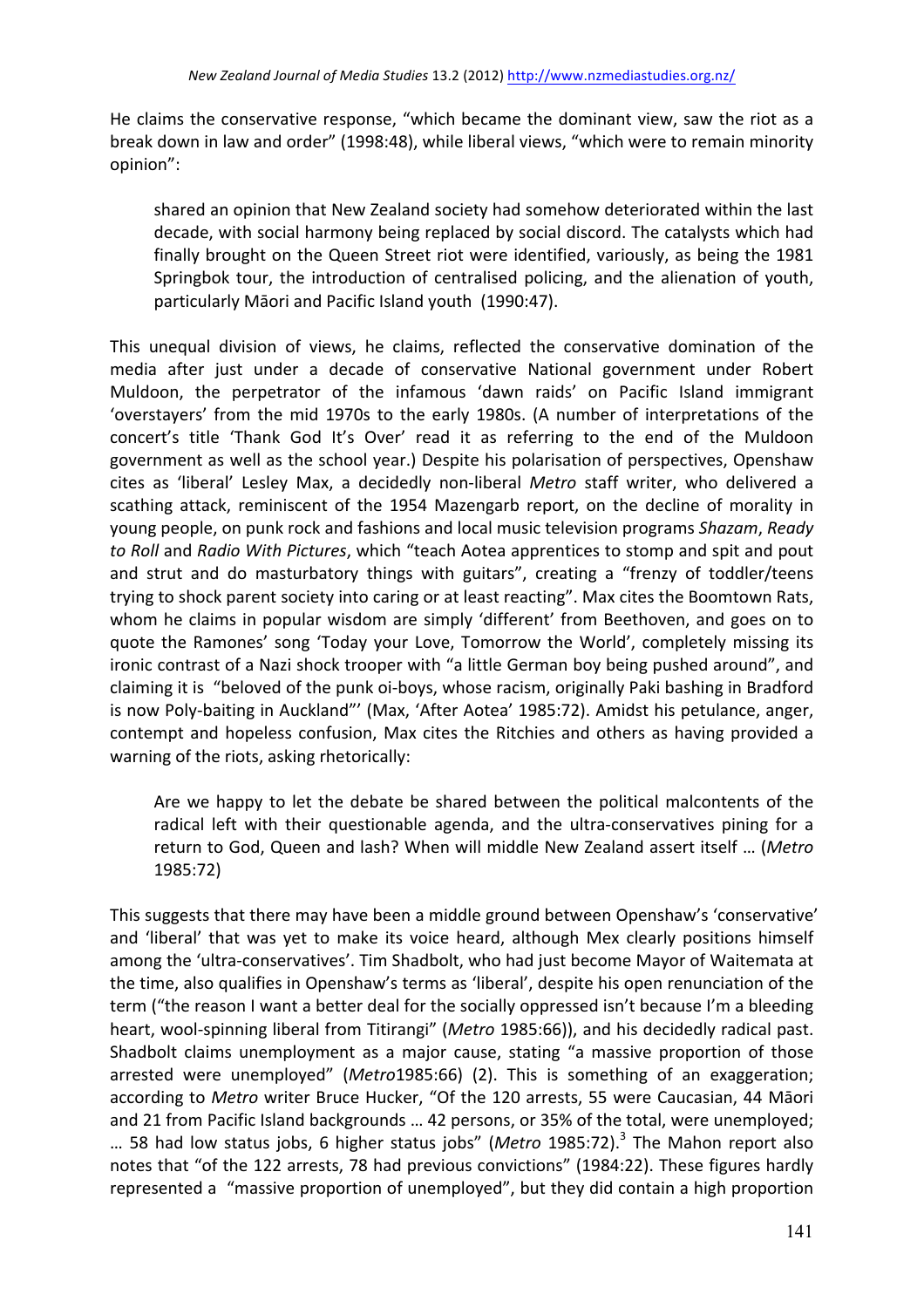of Māori and Pacific islanders, as noted by race relations conciliator Hiwi Tauroa, who described the riot as "an unpleasant storm in a teacup":

rioters included ethnic groups towards whom, in recent times, there has been a feast of denigratory comment ... Unemployment and an opportunity to challenge authority were contributing factors. ... There is no doubt there is a rift between police and some members of society ... There are faults among both parties. Youth learned the secrets of confrontation during the 1981 Springbok exercise. They learned too, that numbers and anonymity are an ally; that confrontation could be excused if in their opinion, a moral issue was involved (Metro 1985:68).

But, as Mark Scott noted in the *Listener*, plenty had happened before and after the Springbok tour to cast the police in an even dimmer light:

No police force in the world can operate without the consent of the people it serves, and it is fatal to mistake fear for respect. For many in that square, it is a mistake they feel the police have made before- from the days of Gideon Tait's task force, in the pubs, the streets, the concerts, the nightclubs, in the enforcement of marijuana laws, in the environment of youth generally. The middle-class shock of the Springbok tour doesn't even come into it (*Listener* 19 Jan 1985:8).<sup>4</sup>

In Queen Street, Scott concludes, in a situation where 30 police officers were trying to deal with a crowd of 10,000, "[o]n bare tactical grounds it was bound to fail and as an exercise in crowd psychology it was unmitigated disaster" (1985:8).

Attempts at sociological analysis of the riot tended to be equated with left wing views, following the lead of the Mahon report:

We fully appreciate that there are underlying sociological problems of the kind to which that we were so frequently referred, but it is not within our terms of reference to enter upon any inquiry of that kind ... In our view, it is clear beyond a doubt that this was a riot without racial or social motivation (1984:32-33).

Hucker commented on this lack of sociological observation in the Mahon Report:

No member of the Mahon Committee was able to frame the appropriate sociological questions. ... As a result the police were able to reinforce an impression that the disturbances were simply an outbreak of hooliganism lubricated by drink (1985: 70-71).

The conservative leader of the Opposition, Jim McLay, took advantage of this view of sociology:

In the aftermath of the riot I got some stick for suggesting that those who excused the riot because of unemployment (most of them, in fact, had jobs) were talking "sociological claptrap". I stand by what I said (*Metro* 1985:70).

This effectively attempts to close down any sociological interpretation of events, even though McLay's citation of the unemployment figures was patently wrong (35 per cent of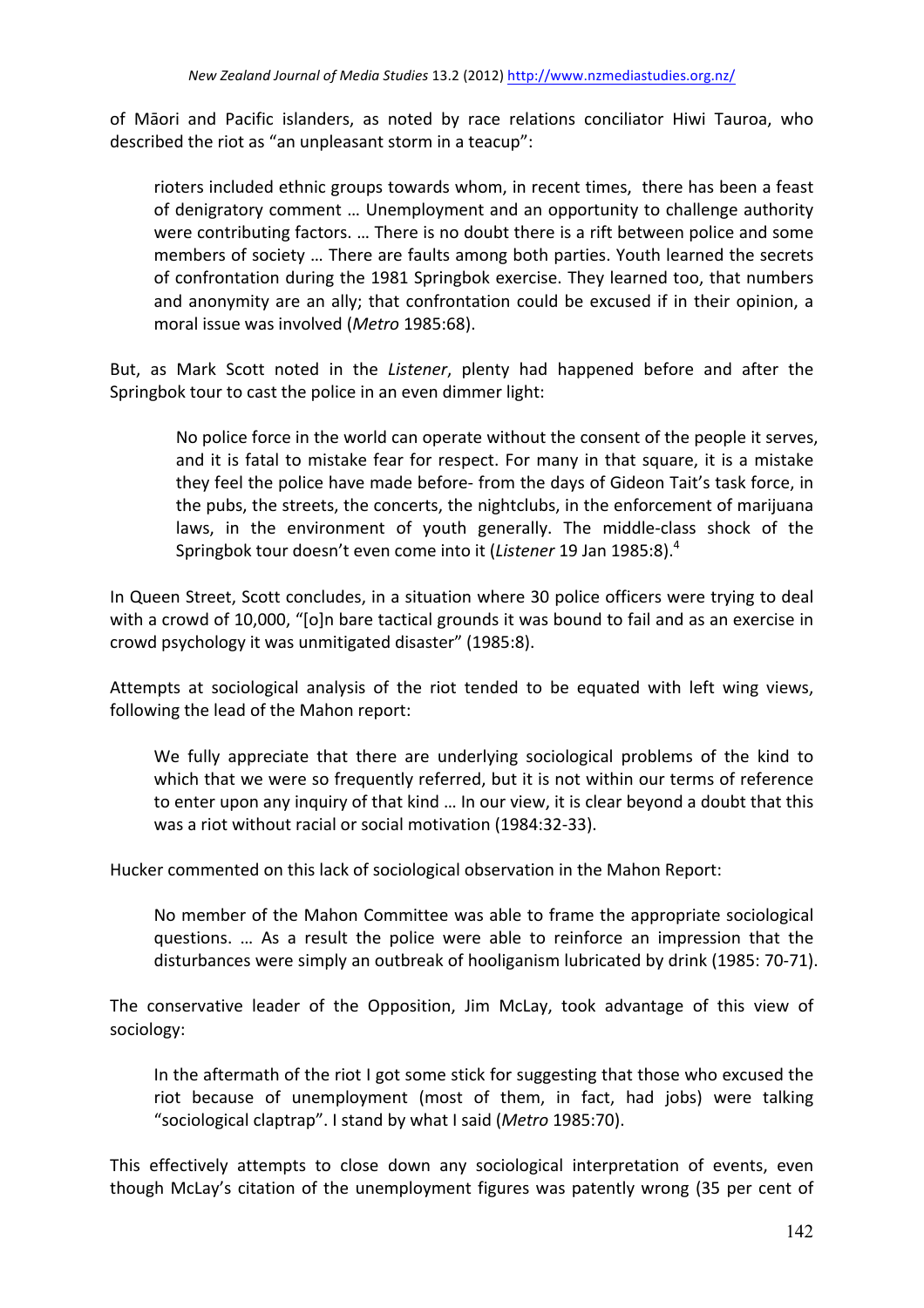those arrested is still a significant figure). What is lacking from sociological views of the riot is any degree of sympathy or understanding for the young people involved. Arguably opposing views, rather than falling into Openshaw's 'liberal' and 'conservative' camps, tend to line up behind those who thought there were 'sociological' issues of race, social inequality, unemployment, police brutality and youth frustration fuelling the riot, and those (including the police) who dismissed it as a simple case of 'hooliganism' and too much freely available alcohol. 

## **The Aftermath**

Russell Brown described Queen Street the day after the riot:

The next day Queen Street was quiet and clean, although still a little shell-shocked. Glaziers' vans dotted the footpath and new widows went up  $-$  Centre Point fabrics even had neat letters, reading 'Riot Sale' on their new glass (Brown 1984:4).

Twenty years later, in a blog following a 2004 television programme, *Close-Up at* 7, about the riot, Brown referred to the tape recording of the riot made by "Californian Ron Kane, a New Zealand music completist who recorded everything", which clearly recorded Dobbyn's fateful words:

The snatches of conversation caught on the tape were quite vivid: the music stopped (on the order of the police, as it turned out) and thousands of people who had been facing the stage turned around to see a line of riot police blocking their exit from the square. I don't recall the actual words, but there were expressions of disbelief, and then anxiety or anger.

And thus, by shutting off the music and blocking the exits, the police turned a disturbance into a riot.

Something way out of the ordinary was breaking loose. I saw the young guys trying repeatedly to put a bin through the windows of the vacant DFC building. It would be dishonest of me to say it wasn't exciting.

…

…

a whole confluence of factors converged on Aotea Square that Friday; not least among them a sense of release with the end of the Muldoon era. Society was shifting and something was due to blow (Brown 2004).

He also recounts how three weeks after the riot, a senior Māori police officer at his parents' house in Hutt Valley admitted that the police "blew it".

Ultimately, although there are numerous different perspectives on the riot according to how closely involved people were in it, how they attempted to make political capital from it, how they regarded it in terms of police behaviour, and whether it was seen in political and historical terms, or just an outburst by 'larrikins'. It remains a significant event which had considerable social impact, and had a far-reaching influence on the way such events were planned and organised thereafter, especially as regards the availability of alcohol.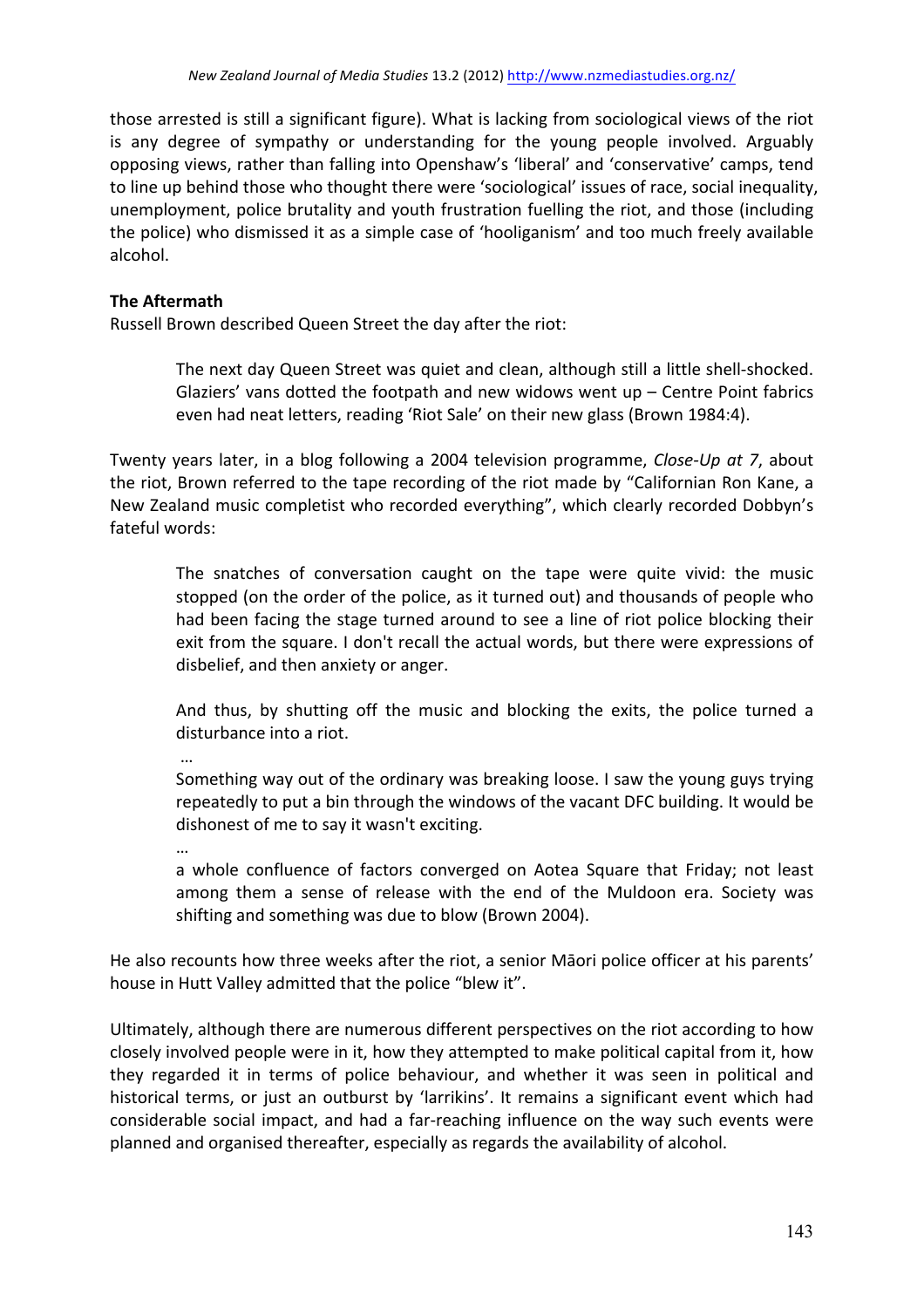## **The Street Kids Factor**

In his 1982 Review of Literature on Street Kinds, written to supplement a report to the NZ Department of Justice, Colin Bevan noted that there had been 'no major piece of quantitative or qualitative research done on street kids in new Zealand' (1982:45), and nor has there been since then. The prolific New Zealand-born Australian criminologist Paul R. Wilson published a book on the subject with Josie Arnold, *Street Kids: Australia's alienated young*, in 1986. This was based on case studies of thirty-six teenagers living on the streets in Sydney and Brisbane, and extended interviews with 120 runaways, and is divided into sections dealing with alcohol, drug abuse, prostitution (male and female), suicide, and serious crime, including gangs. Wilson and Arnold argue that there are four different types of 'runaways':

adventure-seekers who became bored with their home lives and ran to find stimulation and excitement in places which they defined as exotic; refugees who ran to escape the problems in their family lives which they considered insoluble and unendurable; **escapees** who were already in trouble with the law, either indirectly or indirectly, and so they ran from institutions or foster- homes; and **problemsolvers** who saw running away as a way to solve their own personal crises because the resources at home did not help them deal with their traumas (1986:24-25).

In their case study, conducted in 1982, only 13 percent of the teenagers had had contact with the juvenile justice system, 68 percent eventually returned home, and 58 percent found themselves "repeatedly involved in serious criminal offences" (25). Only one person was Aboriginal, a female, most of the others being Australian, British or New Zealanders (whether Māori, Pacific Islander or Pākehā was not stipulated), and all aged between 14 and 18 (29). This means the applicability of the study to New Zealand, where there is a high proportion of Māori and Pacific Island street kids, is limited, although there was a common basis in all cases of unemployment, which "featured consistently as the focus of anger and frustration and the source of all problems" (104-5). Sniffing of inhalants was also seen as a problem, but only amongst early adolescents (109).

In his study, Bevan provides a comprehensive survey of newspaper articles, periodicals (such as the *Listener*, *NZ Social Work* etc.) and journals a transcript of a television programme on street kids between 1973 and 1982. Newspaper reports start in June 1977, with coverage of 20-23 'runaways' in Porirua, aged between 13-15, including an unspecified number of pregnant girls (46). The Wellington *Evening Post* is cited again in August 1978, reporting Māori elders picking up more than 100 Māori children from Auckland city streets and taking them to Te Uunga Waka marae in Epsom (47). Although it is not stated, clearly the majority of these 'runaways' in both Auckland and Wellington are Māori.

Between November 30 and December 31 there are a number of newspaper reports about 'disco kids', a police raid in Auckland called 'Operation Disco'. An *NZ Herald* article quotes a female police youth officer stating

The changing trend of disco children is that they are beginning to live in rundown city flats and resort to crime to support themselves, whereas previously their visits to the city were only overnight ... In the past fortnight police have found two large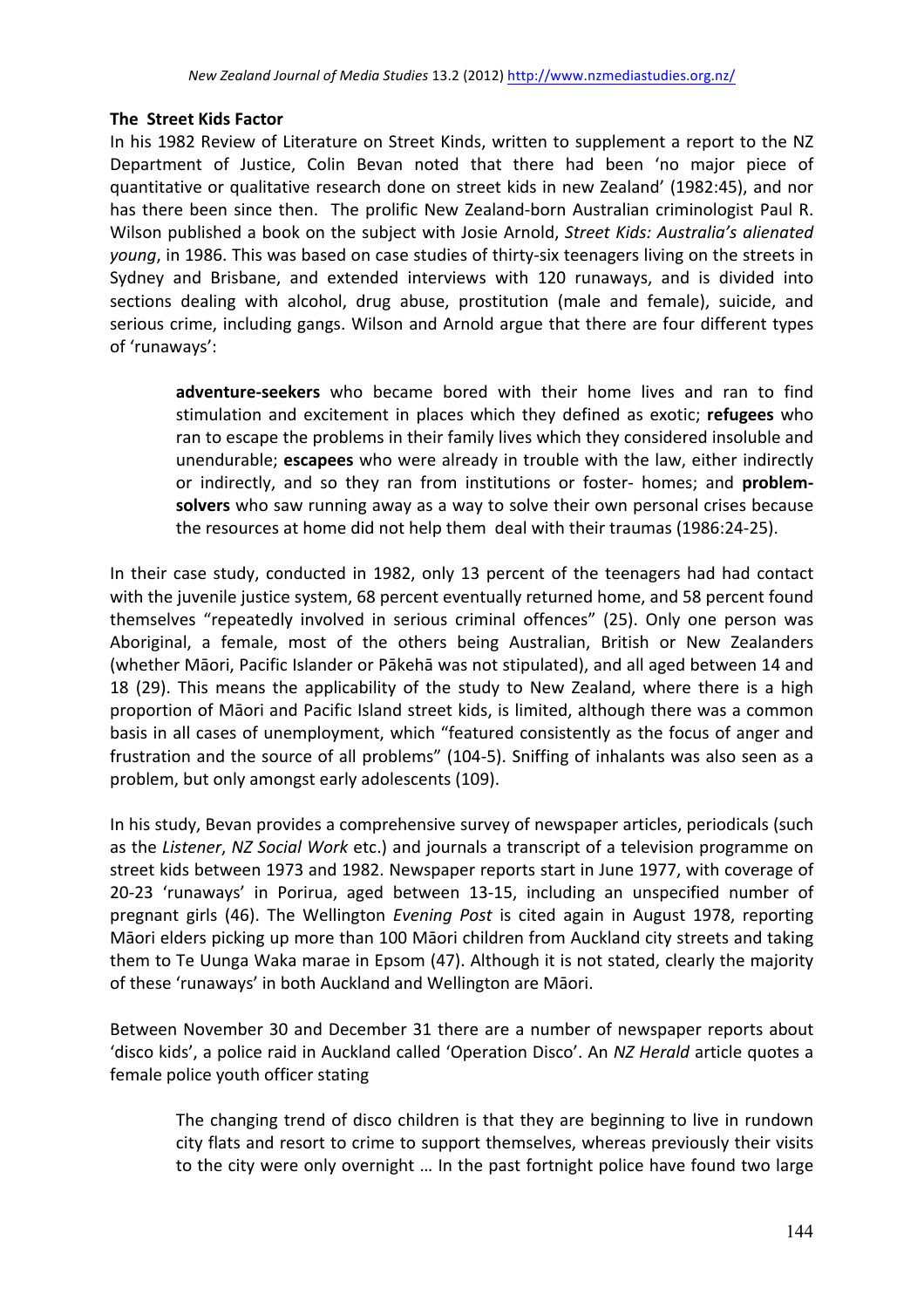groups of juveniles, aged between 14 and 18, living in houses in Hepburn Road and Symonds Street (47).

On December 1, 1978, the *Auckland Star* ran an article under the headline 'Disco Kids Only Part of Sad Side of Juveniles' which quoted the Deputy Assistant Commissioner of Police saying it was a 'worldwide trend'. An editorial the same day expresses the hope that the 'pre-Christmas' police interest in 'disco kids' also involves "an interest in the home conditions that permit some of these children to roam wild" (48). The following day the NZ *Herald* reported a police 'swoop' on "Fun parlours, discos and inner city doss houses" and a "crackdown on roaming young people' living in 'crash pads' and supporting themselves by crime" (48). An *Evening Post* editorial on December 4 questioned whether New Zealand was " such a great place to bring up children, when juvenile crime is rife". On the same day the NZ *Herald* reported 8 arrests of 'disco children' by youth aid police officers and 'local J-teams'. This also involved 12 street kids who were taken into welfare and 4 state wards returned to their homes, all in one night's work (48). Three days later, the *Herald* reported that since November 30, 60 children "have either been charged, placed in the care of the Social Welfare Department, warned or reported for investigation" (49). More figures were given in the *Evening Post* on December 11 as a result of 'Operation Disco', in which "21 young people have been placed in welfare homes ... eight missing state wards have been located ... two arrests of juveniles ... (while) 23 other children have been warned and returned to their homes" (49). The *Herald* reported the police operation had also involved "the usual followup with parents, schools and other agencies" (50), and that "about 140 youngsters have been dealt with in the three weeks of the 'disco kid' campaign", most of them being returned to their parents.

There was even a report in the *Herald* of police searching "caves in the Whatipu – Huia area and bivouacs north-east of the Mangere sewage ponds" but no indication that they had found anyone, although the *Evening Post* of December 23 reported five boys and three girls aged between 15 and 16 had been "found by police in a World War II gun turret above Auckland's Tamaki Drive" (50). Having established the basic scenario of 'street kids' in the inner city, newspaper reports tended to become more and more sensationalised. Bars were reported placed over a "rubbish-strewn Eden Terrace culvert" frequented by derelicts to keep out "the Auckland disco scene"; A "Fagin-type Family" of six boys and 5 girls between the ages of 11 and 17 was discovered living in a Christchurch cemetery; in Otara and Mangere in South Auckland "dozens of children are believed to live in makeshift camps", and petrol sniffing was reported to be a common activity. On March 20, 1981, the *Star* reported an unspecified number of youngsters, "some of them only 10 years old", begging in Aotea Square, leaving a bad impression on "many of the 80,000 tourists who visit the spot" (51-52). On November 19 both the *Star* and the *Evening Post* reported "some of scores of runaway children" living in concrete pipes under Karangahape Road, a story the *Post* embellished by claiming they were "eating dog food" (53). The *Star* quoted a public health nurse stating the street kids were "victims of ... psychological warfare" (53) and reported a police discovery of 14 children aged between 14 and 18 living in an empty florist shop near a bus shelter and adjoining a disco in central Auckland (53). This was followed by an *Evening Post* report of Auckland police finding "11 children in a dilapidated shed where they had slept rough for three weeks, including Christmas and New Year", all from Mangere and "groggy from sniffing petrol" (54). This was followed up by an article in the New Zealand Times quoting a social worker claiming that "the majority of people in [South Auckland] were usually from a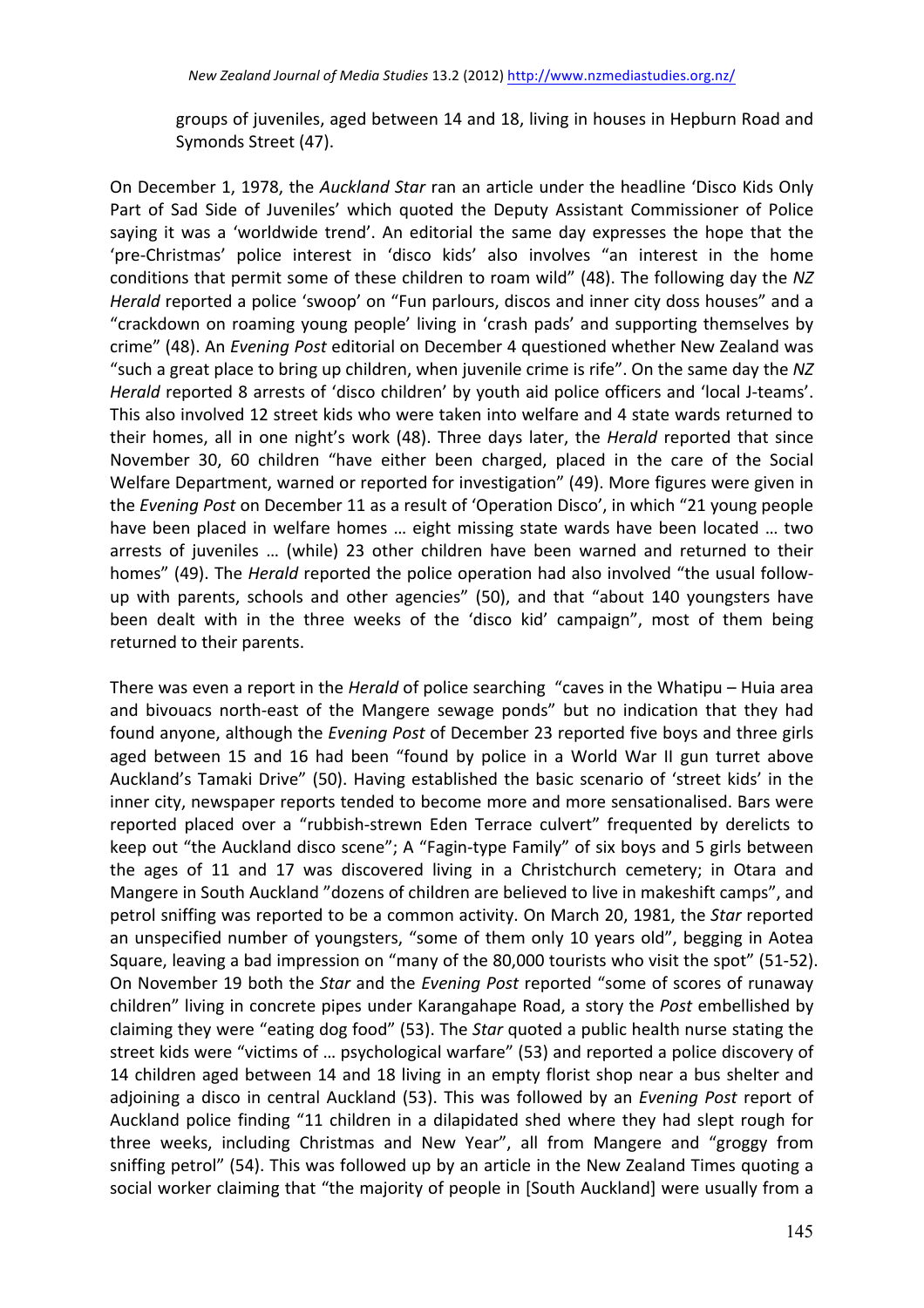Polynesian upbringing which encouraged large families which made it difficult to properly supervise each family member" (54). The *NZ Herald* provided some Christmas cheer for 1981 with a report of a Christmas lunch provided by the Māori community centre in Auckland for more than 60 'street children" (54).

On January 20, 1982, the *Herald* referred to "attacks ... by an inner-city group of 'street kids' who have been traditional enemies of punk rockers and 'boot boys' and quoted a social worker "who worked closely with the 'street kids', punk rockers and 'boot boys' that "there were signs of a major black-versus-white conflict developing between these groups" (55). This is the only report in this time period of youth subcultural conflict. By 1982 there were more reports about attempts to solve the 'street kid' problem along with sympathetic statements about their predicament. The *Evening Post* of January 20 quoted the director of the Wayside Chapel in Kings Cross, Sydney, commenting on "young children wandering around the Square in Christchurch late at night" and the "enormous pressures our children are under ... the kids want rigid security and the parents want freedom" (55). On February 3, the *Post* quoted comments by a social worker on a Wellington exhibition of photographs of destitute children taken in the 19<sup>th</sup> century, estimating there were about 80 kids living rough in the city at any time, aged 12 and upwards, and most of Polynesian extraction, "living in old, deserted houses and on beaches ... like London last century ... [they] shun official bodies as if they were the plague" (55). An editorial following this story claimed that "it is not sufficient to blame delinquent parents for delinquent children" and that street kids are "somebody's responsibility". The editor cites as possible causes, a sense of 'devilment', failure of parents to exercise control, being thrown out of home, and a misguided sense of adventure. On February  $6<sup>th</sup>$  it announced the study of 'street kids' by the Working Party of the Department of Justice, and on February  $12<sup>th</sup>$  that the Minister of Social Welfare planned "secret visits" to street kids in Auckland and Wellington to "talk to them about their 'lifestyle'", and expressing concern for them on behalf of the "government and the people" (56). On February 15 the *Post* published an interview with the National director of Barnado's New Zealand expressing the difficulty of solving the problem, and mentioning a "community house" for street kids in Porirua run by Mrs. Madge Ruahihi. A notable fact is that most of the initiatives taken and "half way houses" mention were run by Māori, although the drop-in centre referred to by the *Post* the following day, which needed more money and volunteers, appeared to be run by a Pākehā. Summarising his account of this press coverage, Bevan commented that most the newspaper reports emphasised the discovery of street kids rather than the causes of their homelessness, and the emphasis on crime as a result of police information. He notes that "alternative views to those derived from police information, one suspects, are aired only when an agency, organization or individual concerned has contacted a newspaper" (55). A common factor also was that most of the street kids were either from Porirua or the Southern suburbs of Auckland, although many of them gravitated to the inner city, and that most were Polynesian.

Bevan's coverage of articles in periodicals and journals stressed that most of them were accounts by social workers of schemes they were personally involved in. These included 6A in Christchurch, a drop-in centre run by the YWCA which catered for "that elusive subculture best known as 'drop out'", an article by A. Ross which appeared in *NZ Social Worker* in 1973, which examined the causes of truancy among mostly Māori and Pacific island young people – family breakdowns, solo parents, fluctuating de facto relationships, institutional care, loveless or abusive homes, both parents working, as well as a generational breakdown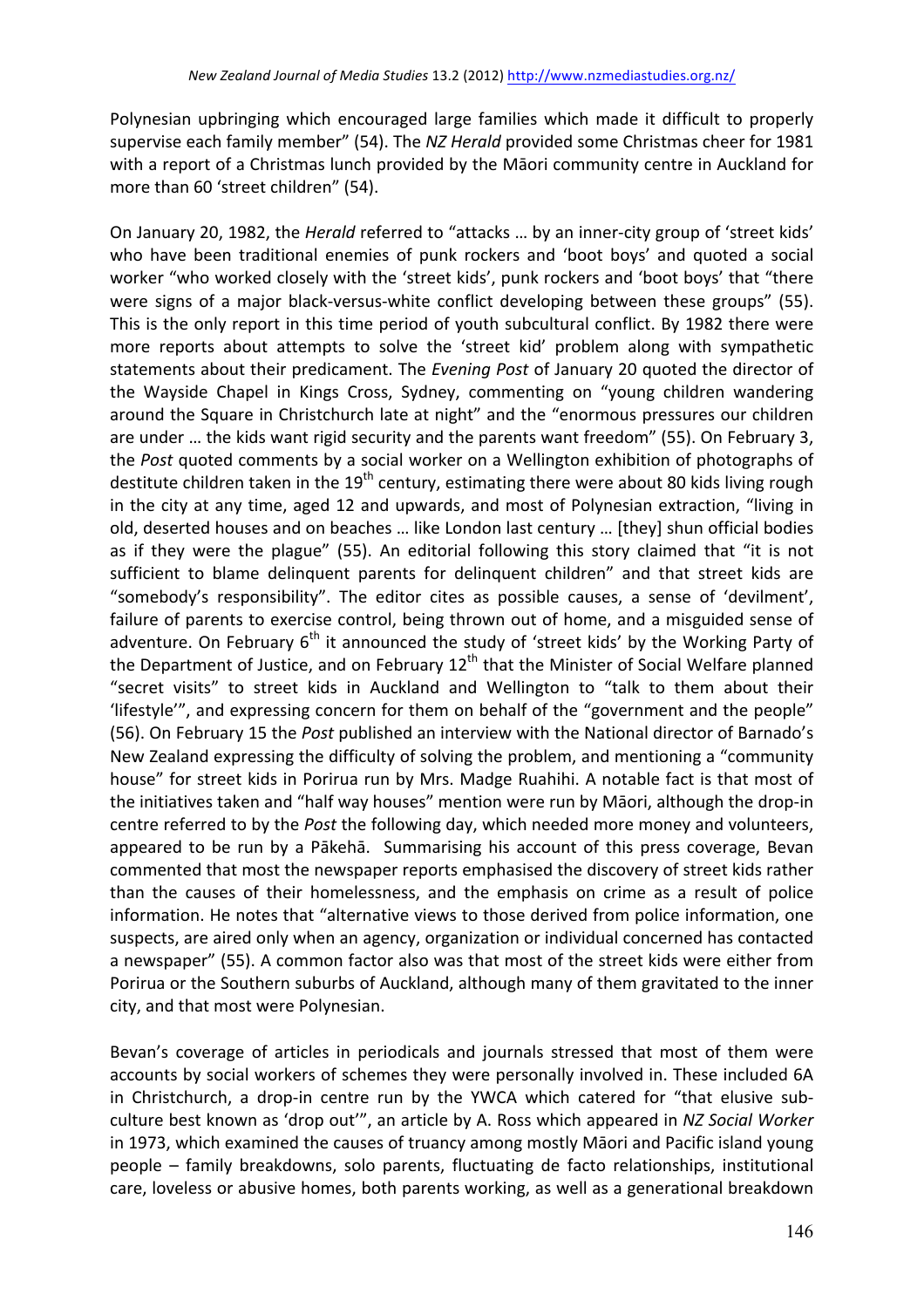in which parents cling to ancestral values and children adopt European-type values. This led to language difficulties, cultural differences, illiteracy, and being sent to "correctional institutions":

They fall into a sub-culture, living how and when they can and mostly by their wits  $-$  at risk to themselves and placing the community at risk from them (Ross 1973:47).

Other organizations featured include Youthline, Youth Aid, and the proprietors of a house for young people in Ponsonby who catered for up to 40 young people at a time, mostly Polynesian. An article based on a speech by a Henderson judge at the Waitangi seminar claimed there were up to 200 street children in Auckland, mostly absconders from welfare or foster homes:

I believe we have in Auckland the potential for racial violence or at least an upheaval that will manifest itself as racial violence to an extent and degree never before present in out society. For one tragic and start statistic is that the majority are Māori (Northern News Review, August 1981:1)

Bevan's review, which also includes literature surveys on street kids in the USA and the UK, and numerous appendices, concludes that despite significant differences, there are common causal factors between US, UK and NZ street kids, namely "family breakdown, conflict between old and young, sexual abuse, misguided sense of adventure, maturation of youngster, and attraction of life on the streets" (73). The 'typical' New Zealand runaway, he notes, "is generally aged between 12 and 15, is equally likely to be male or female, is usually of Polynesian extraction and probably from a working class background" (73). Their basic need is shelter, but they are usually suspicious of any interference by adults or authorities. He emphasises the importance of upholding section 4 of the New Zealand Children and Young Persons act of 1974, which states that the interests and welfare of the young person are paramount, along with a satisfactory relationship with family, domestic environment, and the community at large, a principle not always upheld by the official response.

### **Creative Responses to the Street Kids Issue**

There have been a number of fictional accounts of New Zealand street kids. A 1982 *Listener* article cited in Bevan's report profiled novelist and playwright Sue McCauley, whose awardwinning 1982 autobiographical novel *Other Halves* explored the relationship between a middle class separated 32 year old Pākehā woman, Liz, and a 16 year old Māori street kid, Tug, whose gang moves into her house. It was filmed in 1984 by John Laing, with Lisa Harrow as Liz, and Mark Pilisi as Tug, now a Nuiean street kid. The film was described by Nicholas Reid, in *A Decade of New Zealand Film,* as a "sincere reflection on racial encounter, but unwittingly highly patronizing" (1986:137). Other reviewers were more positive. The Listener article described McCauley's work with street kids in Christchurch, "before welfare authorities acknowledged the existence of street kids", whom she provided with food and shelter, 

battling welfare departments on their behalf, helping them to apply for jobs and teaching them to read at least enough to go for a driving license and to comprehend the situation vacant columns (Russell 1982:44).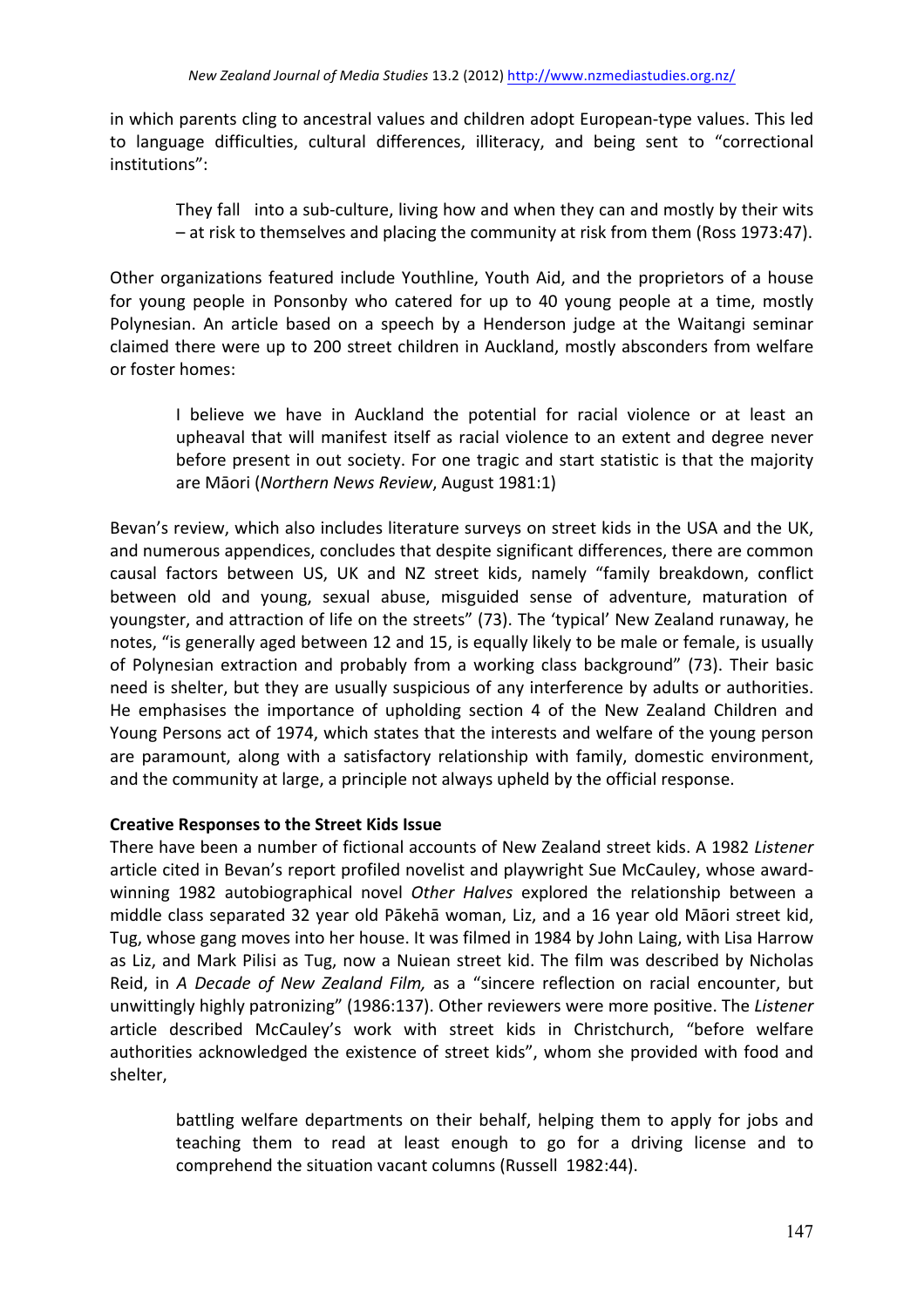McAuley's work with street kids in Christchurch clearly informed her novel Other Halves, which was closely based on her own experiences, and her anger with institutions and their incapacity to deal with "the crippling enormity of social and educational disadvantage" (Russell 1982:44).

In 1985 idiosyncratic Auckland folk-jazz singer–songwriter Ross Mullins, using the moniker Last Man Down, released an album entitled *State House Kid*, the cover of which features Mullins in a 1950s school uniform standing in front of a burnt-out state house in outer suburban Auckland. A poster of the 'Thank God It's Over' concert is attached to a lamp post nearby, making a direct reference to the riot. A child's tricycle hidden in the grass suggests it may have been his family home. The song 'State House Kid' portrays an alienated teenage girl growing up in a state house in 1980s Auckland, who escapes to the bright lights of the city on a Friday night:

Brown-eyed girl on Queen Street, stepping out for Friday night, Angel in denim, stops, asks a stranger for a light, And boys whistle in the crowd, But she holds her pretty head up proud, And she's only 15 but she keeps it hid, She looks 21, this state house kid. … She's so tender and so unafraid, But there's an ugly world out there, And they're waiting for her, Like cops on a dawn raid.

# http://www.nzhistory.net.nz/media/sound/state-house-kid-album (Ministry for Culture and Heritage), updated 6-Jul-2009

The disaffected teenage girl in this song seems representative of some of the audience at the event where the riot took place, for whom Queen Street is a haven of escape from suburban dreariness. She is also portrayed as a potential street kid, and as such prey for the police. The song is clearly influenced by the riot, and the clash of teenage street kids with the police.

Rosie Scott's 1988 novel *Glory Days* was set in Queen Street and K Road and partly about street kids, especially in one scene in which the protagonist, a female rock singer, and a transvestite take an overdosing teenage girl to hospital, where she dies, and they are subjected to police harassment as a result. In 2005 Ted Dawe, a teacher at a Foundation College on Karangahape Road in Auckland, published *K* Road, a novel about street kids, surfers and graffiti taggers who live in an abandoned house on K Road, and whose nocturnal activities take in Aotea Square.<sup>5</sup> As Shuker et al. (1990) indicate, there was a moral panic throughout 1980s New Zealand about street kids, but this is never discussed directly in Youth, Media and Moral Panics, apart from a few indirect references in Openshaw's account of the Queen Street riot.

The term is still widely used, often to refer to Maori and Pacific island teenagers living on the streets; as in James Ihaka's *New Zealand Herald*, 'Street kids shown better direction'. This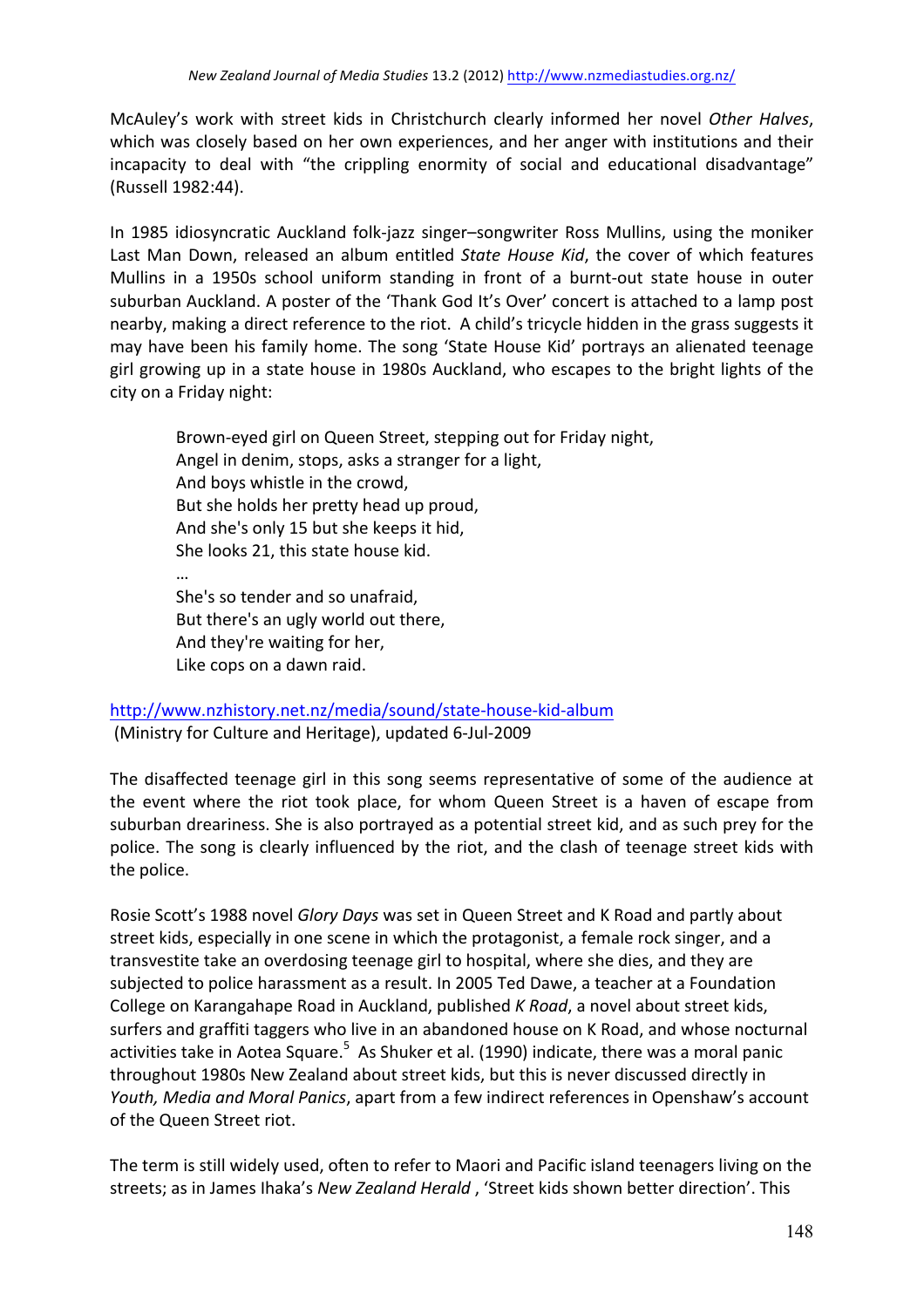profiles a reformed 16 year old West Auckland Pacific Islander youth and former street kid, pictured in a reverse baseball cap and hoodie, covered in home-made tattoos, who has a criminal history of assault, burglary, unlawful assembly and disorderly behaviour. His life has been 'turned around' by a 20 week MYND (Male Youth New Direction) programme, which claims a 60 per cent success rate.

### **Conclusions**

In retrospect, the immediate causes of the Auckland riot are fairly obvious, and largely due to the police closing down the concert, and barring the exit, and the easy availability of bottles as missiles. The Mahon report led to a Local Government Amendment bill which was rushed through parliament in four days, giving councils the right to close down venues, as well as increased security measures such as the right of police to search people suspected of carrying alcohol without a warrant, and much-needed restrictions on alcohol in bottles at outdoor events, which are now the norm. In the light of the London riots of 2011, looting can be regarded as an opportunistic by-product of riots, in which, as Canetti comments, windows and glass can be regarded as "obstacles to growth" and breaking them as signs of "fresh life" (McLelland 1989:307). Evidence appears that there was a subcultural element involved in the riots, especially gangs, punks and street kids, together with a widespread animosity towards aggressive police tactics. Unemployment seems less of a direct casual issue, although racial tensions were definitely a feature in the arrests and in descriptions of the riots. The role of Hine Grindlay also strongly suggests that Māori wardens would have been a more suitable form of policing, and that the aggressive deployment of riot police simply increased crowd anger.

Tony Mitchell is a senior lecturer in Cultural Studies at UTS with a long-standing interest in all aspects of popular and 'serious' music, especially global hip-hop, as well as cultural representations of race and ethnicity, film, television, youth subcultures and popular culture. He can be contacted at Tony.Mitchell@uts.edu.au.

### **Notes**

<sup>1</sup> The Māori TV footage, broadcast on Te Karare news on December 7, 2007 in Māori with English subtitles, with an interview with Hine Grindlay in English, is available at http://www.youtube.com/watch?v=XNcpyHCv\_1M. (accessed 20/10/2012). The subtitles conclude: "even though this is an ugly part of Auckland's history, it can serve as a lesson for police that if people are trying [sic] to be intimidated, they will fight back".

<sup>2</sup> In his exhaustive list of 'Lost Record Stores' in Auckland from the 1960s to the late 2000s, the Opinionated Diner notes that the Record Warehouse was situated in various locations, and took over the site of Peaches Records in the Corner, now Whitcoulls, on Queen Street, "around 1980 and it closed shortly thereafter". Roberts is probably right in identifying 256 Queen Street as the site of the DD Smash display. http://opdiner.com/tag/record-stores/ <sup>3</sup> Although the unemployment rate in 1984 was 7.186%, the highest of the decade, it dropped substantially in 1985 to 3.922%.

(http://www.indexmundi.com/new\_zealand/unemployment\_rate.html) In *The Dirty Decade*, Stephen Stratford's survey of the 1980s in New Zealand, unemployment figures are referred to as reaching 83,597 in January 1984 (Stratford 2002:37).

<sup>4</sup> Gideon Tait was chief superintendent of police in Christchurch in the 1970s and assistant commissioner of police from mid 1974 to the end of 1975, and known for his hard line on gangs. In 1978 he published a book entitled *Never Back Down* which outlined his policy on 'bikies', and claimed his two greatest achievements were the mass arrest of bikers under a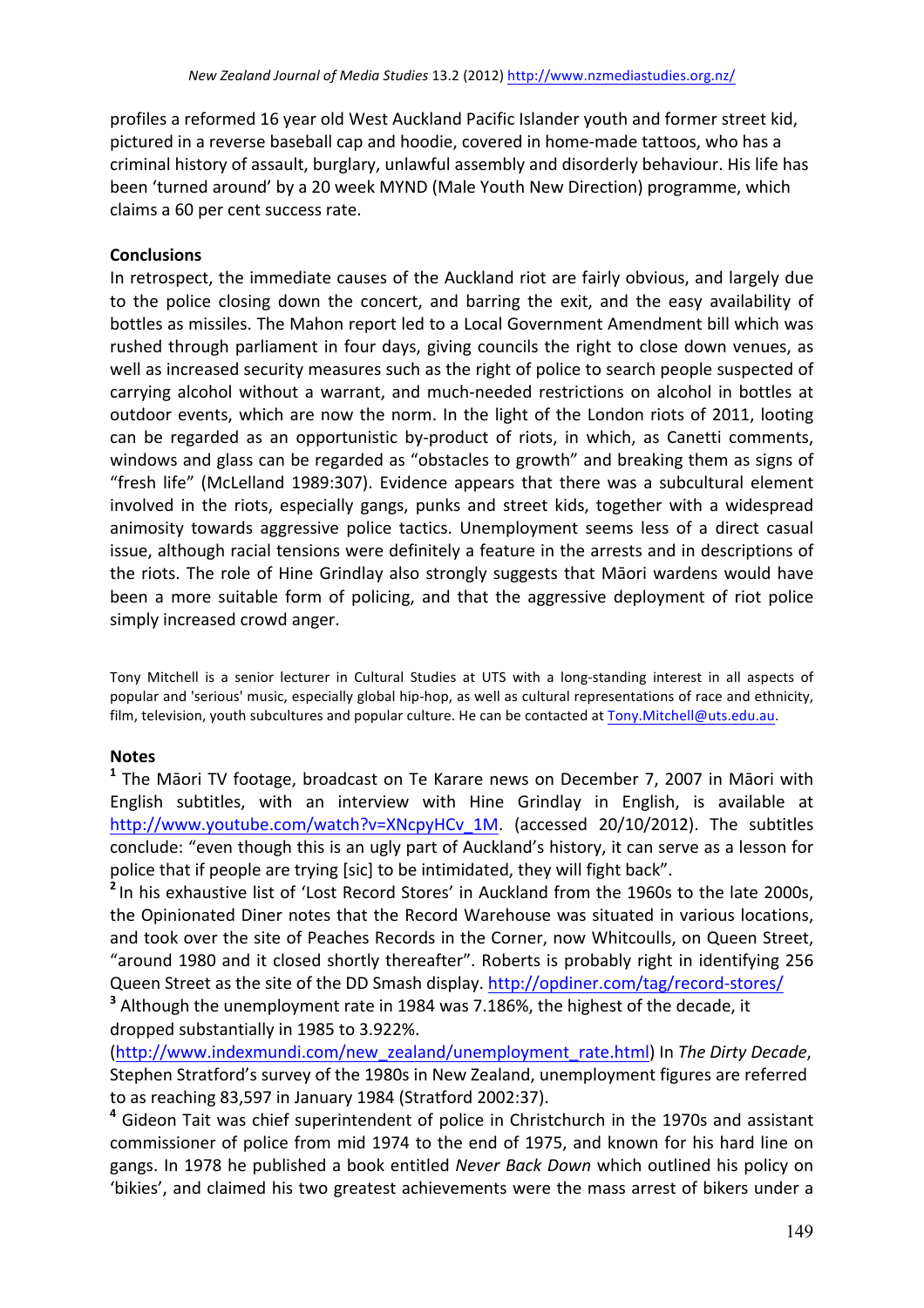new mass assembly law in 1973, and a massive co-ordinated police attack on demonstrators at Harewood, a US airforce base south of Christchurch.

<sup>5</sup> Stephen Oliver, a Wellington-born 'Transtasman' poet, a former newsreader and journalist, published his poem 'Queen Street Riot' in the leading New Zealand literary quarterly Landfall in 1985. Expressing a panopticon-like perspective in which both the crowd and the police act as single units, it repeats the line "*The breaking of the shield"* three times, possibly a synecdoche referring to the riot police being overwhelmed by rioters. The police are described as "moving from side-streets under shields, riot police moving in one black net to catch Auckland", while the city itself is "the doll-house city broken on /the black and white screen of Aotea Square", an image repeated as "The Lady Mayor walks by flashing cameras", a reference to Cath Tizard's high-profile appearance at the riot. Images of clouds, pohutukawa, and an "overturned moon" are invoked, suggesting chaos, as the sound of gongs "boom the length of Queen Street", marking an ominous sense of time and occasion. Taking a distant view of the riot rather like an aerial photo, the poem expresses an orderly perspective at odds with the chaos of the riot, but appears to sympathise with the rioters (Oliver 1985).

#### **Acknowledgments**

This article is based on a paper first given at the Sociology Department at Auckland University in 2009. It was later modified in a paper at the International Association of Popular Music Australia-New Zealand branch at Victoria University, Wellington, in 2011.

#### **References**

Anon. "After Aotea". Metro 44. February 1985. 64-72. Print.

- Anonymous 84. "Queen Street Riot 1984: Community Contributions", *New Zealand History Online. Web. 14 July, 2009.*
- Bevan, Colin. *Review of Literature on Street Kids*. Monograph Series no. 5, Planning and Development, Department of Justice. Wellington, 1982.
- Brown, Russell. "From Calm to Confrontation". Rip It Up 89. December 2-4 1984. Print.
- --- "Not Any Friday". Public Address http://publicaddress.net/hardnews/not-any-friday/ 2004. Web.  $20^{th}$  January 2012.
- Dawe, Ted. *K. Road*. Dunedin, Longacre Press, 2005. Print.
- Dix, John. Stranded in Paradise: Rock 'n' Roll in New Zealand from 1955 to the Modern Era. Auckland: Penguin. 2003. Print.
- Jesson, Bruce. "You can imagine the stories circulating in the city's high schools". "After Aotea". *Metro* 4 Feb.1985. 68.
- Ihaka, James. 'Street kids shown better direction'. New Zealand Herald, 21 February 2009. http://www.nzherald.co.nz/nz/news/article.cfm?c\_id=1&objectid=10557886.
- Mahon, P (QC), Kingstone, F, and Rose, J. "Report of the Committee of Inquiry into the Riot at Auckland on 7 December 1984". Wellington, December 1984. Print.
- Masters, Catherine. "Queen St riots: courage in the face of mayhem". NZ Herald, 5 December 2009. B11. Print.
- McClelland, J.S. *The crowd and the mob: from Plato to Canetti*. London: Unwin Hyman, 1989. Print.
- Mockers, The. "One Black Friday". 12 inch single. Sydney, RCA. 1985. Vinyl Record.
- Murray, Sarah. "Riot Goin' On: 07.12.1984" Metro 339. December, 2009. 82-89. Print.

Newmatics, *Riot Squad*. Auckland, Festival Mushroom CD. 2002.

Newmatics, 'Riot Squad' video http://www.nzonscreen.com/title/riot-squad-1981 Web. 9